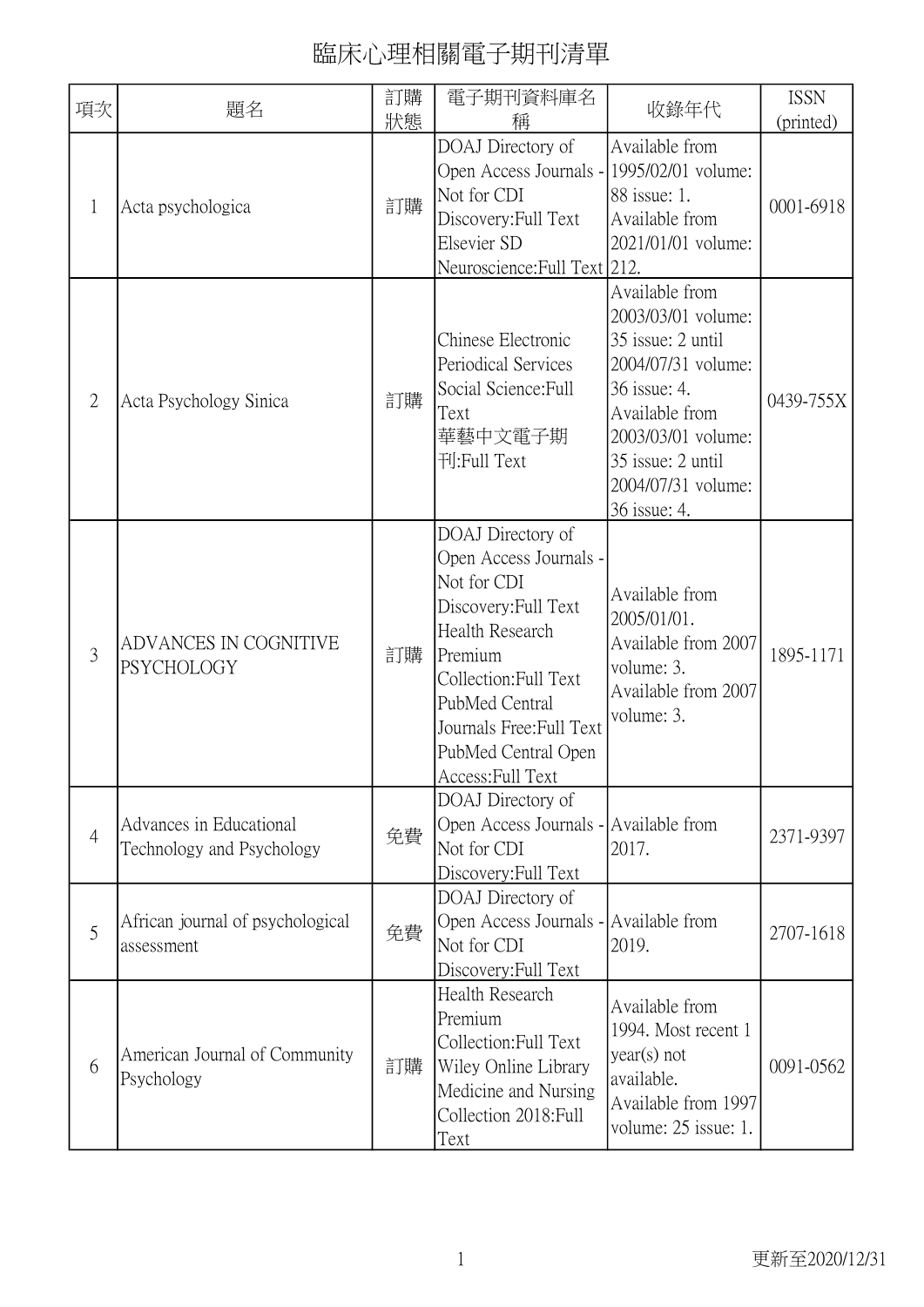| 項次     | 題名                                                      | 訂購<br>狀態 | 電子期刊資料庫名<br>稱                                                                                     | 收錄年代                                                                                                                                                                                                                               | <b>ISSN</b><br>(printed) |
|--------|---------------------------------------------------------|----------|---------------------------------------------------------------------------------------------------|------------------------------------------------------------------------------------------------------------------------------------------------------------------------------------------------------------------------------------|--------------------------|
| $\tau$ | Annales médico-psychologiques                           | 訂購       | Elsevier ScienceDirect<br>Journals: Full Text<br>Elsevier SD Health<br>Sciences: Full Text        | Available from<br>2001.<br>Available from<br>2001/02/01 volume:                                                                                                                                                                    | 0003-4487                |
| 8      | Annals of A.I. I. Cuza University.<br>Psychology Series | 訂購       | Health Research<br>Premium<br>Collection: Full Text                                               | Available from<br>2013/01/01.                                                                                                                                                                                                      | 2069-1386                |
| 9      | Annual Review of Clinical<br>Psychology                 | 訂購       | Health Research<br>Premium<br>Collection: Full Text                                               | Available from<br>2005/04/01 until<br>2005/04/30.                                                                                                                                                                                  | 1548-5943                |
| 10     | Annual Review of Psychology                             | 訂購       | Health Research<br>Premium<br>Collection: Full Text                                               | Available from<br>1993/01/01 until<br>2005/01/31.                                                                                                                                                                                  | 0066-4308                |
| 11     | Applied & preventive psychology                         | 訂購       | Elsevier ScienceDirect<br>Journals: Full Text<br>Elsevier SD Health<br>Sciences: Full Text        | Available from 1995<br>until 2010.<br>Available from<br>1994/12/01 volume:<br>3 issue: 1 until<br>1995/02/28 volume:<br>3 issue: 1. Available<br>from 1995/12/01<br>volume: 4 issue: 1<br>until 2010/06/30<br>volume: 14 issue: 4. | 0962-1849                |
| 12     | Applied Cognitive Psychology                            | 訂購       | Wiley Online Library<br>All Journals: Full Text                                                   | Available from 1987<br>volume: 1 issue: 1.                                                                                                                                                                                         | 0888-4080                |
| 13     | Applied Psychological<br>Measurement                    | 訂購       | PubMed Central<br>Journals Free: Full Text recent 1 year(s) not                                   | Available from 2015<br>volume: 39. Most<br>available.                                                                                                                                                                              | 0146-6216                |
| 14     | Applied Psychology                                      | 訂購       | Wiley Online Library<br>All Journals: Full Text                                                   | Available from 1952<br>volume: 1 issue: 1.                                                                                                                                                                                         | 0269-994X                |
| 15     | Applied Psychology: Health and<br>Well-Being            | 訂購       | Wiley Online Library<br>All Journals: Full Text                                                   | Available from 2009<br>volume: 1 issue: 1.                                                                                                                                                                                         | 1758-0846                |
| 16     | Archives de Psychologie                                 | 訂購       | Health Research<br>Premium<br>Collection: Full Text                                               | Available from<br>2006/03/01 until<br>2009/09/30.                                                                                                                                                                                  | 0003-9640                |
| 17     | Archives of clinical<br>neuropsychology                 | 訂購       | Oxford University<br>Press Journals<br>Current:Full Text                                          | Available from 1996<br>volume: 11 issue: 1.                                                                                                                                                                                        | 0887-6177                |
| 18     | Archives of scientific psychology                       | 免費       | DOAJ Directory of<br>Open Access Journals - Available from<br>Not for CDI<br>Discovery: Full Text | 2013.                                                                                                                                                                                                                              | 2169-3269                |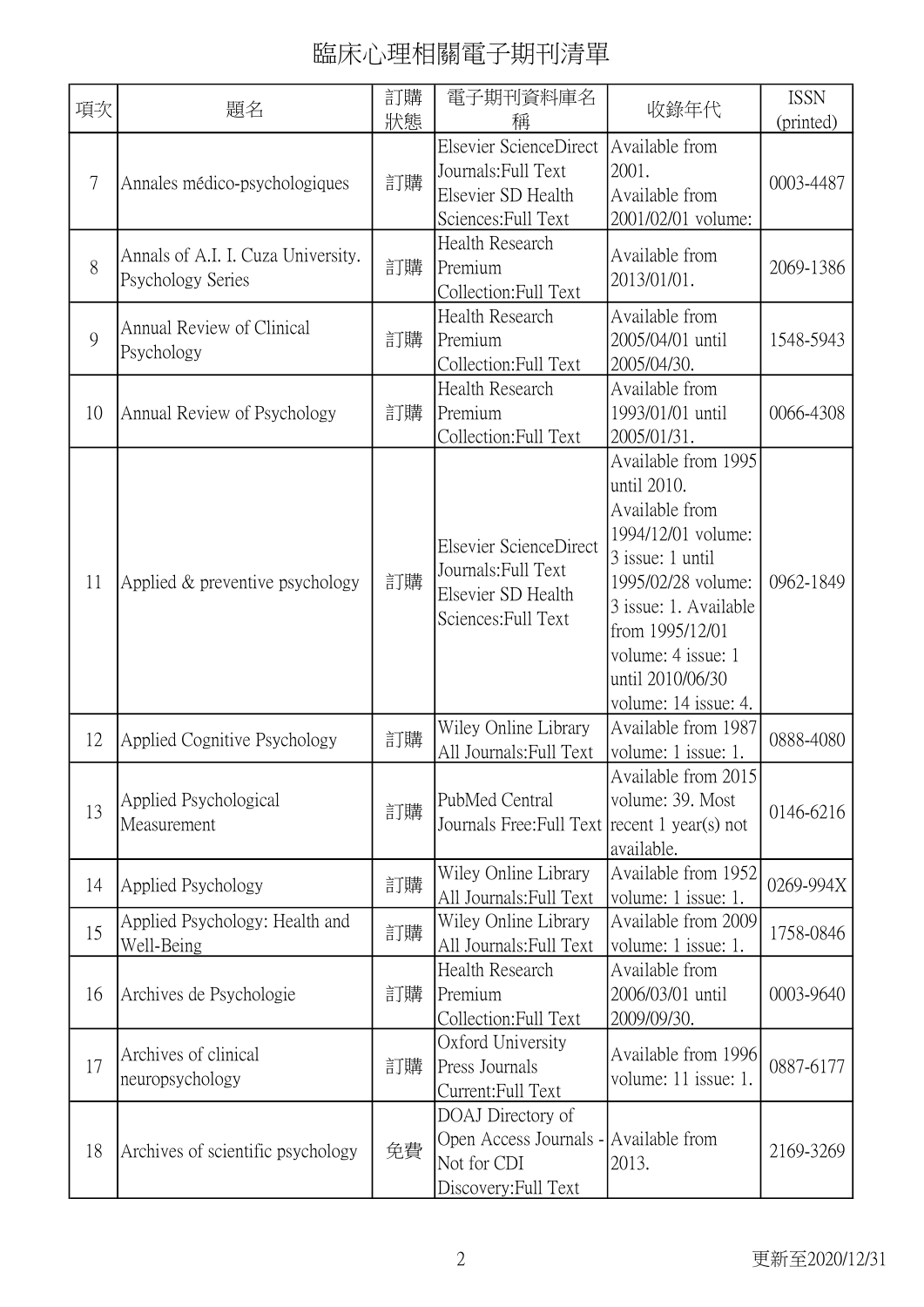| 項次 | 題名                                                   | 訂購<br>狀態 | 電子期刊資料庫名<br>稱                                                                                                                                                                                                                            | 收錄年代                                                                                                                                              | <b>ISSN</b><br>(printed) |
|----|------------------------------------------------------|----------|------------------------------------------------------------------------------------------------------------------------------------------------------------------------------------------------------------------------------------------|---------------------------------------------------------------------------------------------------------------------------------------------------|--------------------------|
| 19 | Australasian Journal of<br>Organisational Psychology | 訂購       | Health Research<br>Premium<br>Collection: Full Text                                                                                                                                                                                      | Available from<br>2011/04/01 until<br>2017/01/31.                                                                                                 |                          |
| 20 | Australian Journal of Psychology                     | 訂購       | Wiley Online Library<br>Medicine and Nursing<br>Collection 2018: Full<br>Text                                                                                                                                                            | Available from 1997<br>volume: 49 issue: 1.                                                                                                       | 0004-9530                |
| 21 | Australian Psychologist                              | 訂購       | Wiley Online Library<br>Medicine and Nursing<br>Collection 2018: Full<br>Text                                                                                                                                                            | Available from 1997<br>until 2020.                                                                                                                | 0005-0067                |
| 22 | Bahria Journal of Professional<br>Psychology         | 訂購       | <b>Health Research</b><br>Premium<br>Collection: Full Text                                                                                                                                                                               | Available from<br>2018/06/30 until<br>2018/12/31.                                                                                                 | 1816-0840                |
| 23 | Biological psychology                                | 訂購       | Elsevier ScienceDirect<br>Journals: Full Text<br>Elsevier SD<br>Neuroscience: Full Text   1995/02/01 volume:                                                                                                                             | Available from<br>1995.<br>Available from                                                                                                         | 0301-0511                |
| 24 | <b>BMC</b> Psychology                                | 訂購       | BioMed Central Open<br>Access Free: Full Text<br>DOAJ Directory of<br>Open Access Journals -<br>Not for CDI<br>Discovery: Full Text<br>Health Research<br>Premium<br>Collection: Full Text<br>PubMed Central<br>Journals Free: Full Text | Available from 2013<br>volume: 1 issue: 1.<br>Available from<br>2015/01/01.<br>Available from 2013<br>volume: 1.                                  |                          |
| 25 | British Journal of Clinical<br>Psychology            | 訂購       | <b>EBSCOhost CINAHL</b><br>Plus with Full<br>Text:Full Text<br>Health Research<br>Premium<br>Collection: Full Text<br>Wiley Online Library<br>All Journals: Full Text                                                                    | Available from<br>2001/03/01. Most<br>recent $1$ year(s) not<br>available.<br>Available from<br>1998/02/01 until<br>2006/06/30.<br>Available from | 0144-6657                |
| 26 | British Journal of Developmental<br>Psychology       | 訂購       | Health Research<br>Premium<br>Collection: Full Text<br>Wiley Online Library<br>All Journals: Full Text                                                                                                                                   | Available from<br>1998/03/01 until<br>2006/06/30.<br>Available from<br>1997.                                                                      | 0261-510X                |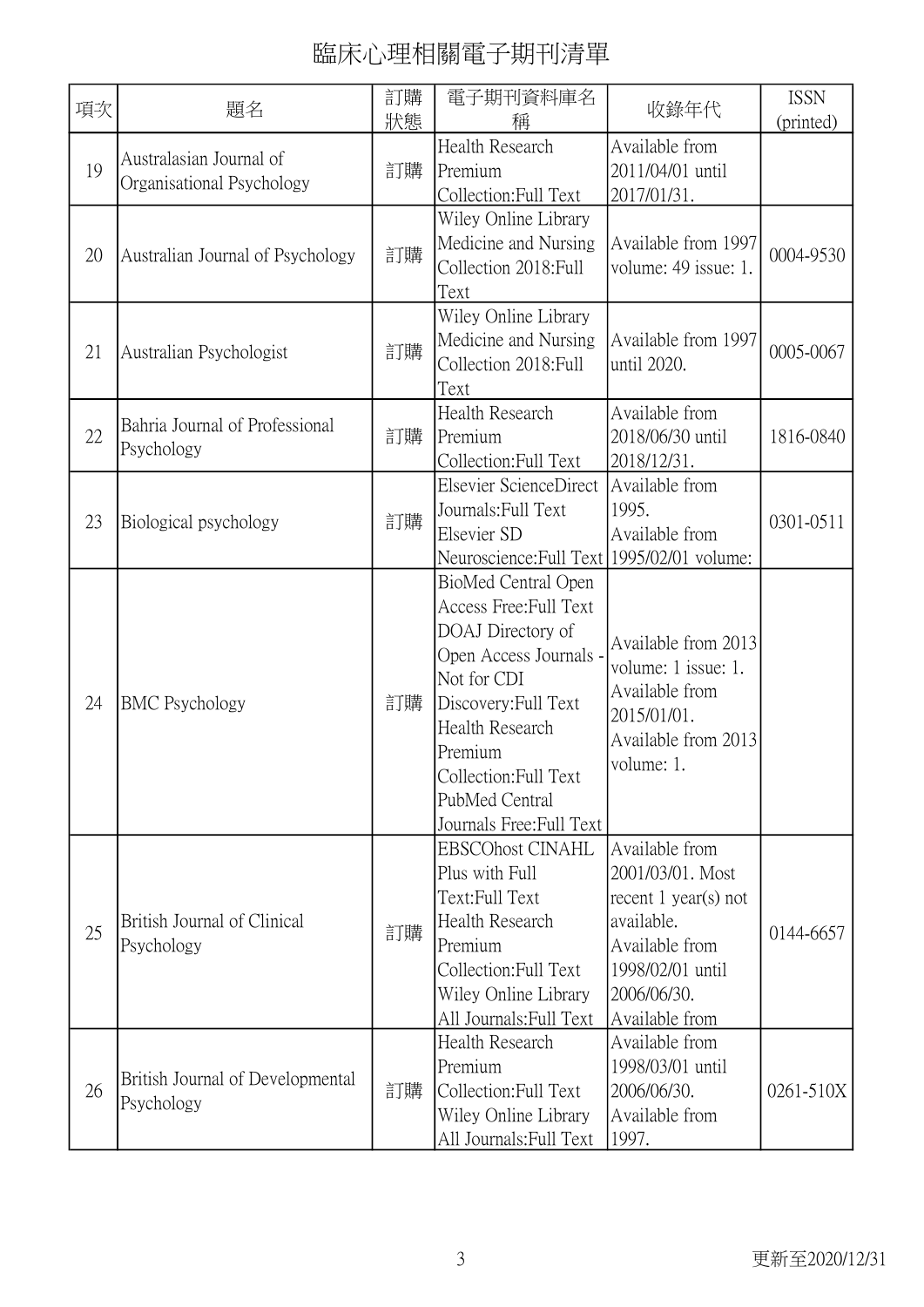| 項次 | 題名                                                            | 訂購<br>狀態 | 電子期刊資料庫名<br>稱                                                                                                                        | 收錄年代                                                                                             | <b>ISSN</b><br>(printed) |
|----|---------------------------------------------------------------|----------|--------------------------------------------------------------------------------------------------------------------------------------|--------------------------------------------------------------------------------------------------|--------------------------|
| 27 | British Journal of Educational<br>Psychology                  | 訂購       | Health Research<br>Premium<br>Collection: Full Text<br>Wiley Online Library<br>Medicine and Nursing<br>Collection 2018: Full<br>Text | Available from<br>1998/09/01 until<br>2006/03/31.<br>Available from 1997<br>volume: 67 issue: 1. | 0007-0998                |
| 28 | British Journal of Health<br>Psychology                       | 訂購       | Wiley Online Library<br>All Journals: Full Text                                                                                      | Available from<br>1997.                                                                          | 1359-107X                |
| 29 | British Journal of Mathematical<br>and Statistical Psychology | 訂購       | Health Research<br>Premium<br>Collection: Full Text<br>Wiley Online Library<br>All Journals: Full Text                               | Available from<br>1998/05/01 until<br>2006/05/31.<br>Available from<br>1997.                     | 0007-1102                |
| 30 | British Journal of Medical<br>Psychology                      | 訂購       | Wiley Online Library<br>Medicine and Nursing<br>Collection 2018: Full<br>Text                                                        | Available from 1997<br>volume: 70 issue: 1<br>until 2001 volume:<br>74 issue: 4.                 | 0007-1129                |
| 31 | British Journal of Psychology                                 | 訂購       | Health Research<br>Premium<br>Collection: Full Text<br>Wiley Online Library<br>All Journals: Full Text                               | Available from<br>1995/02/01 until<br>2006/05/31.<br>Available from<br>1997.                     | 0007-1269                |
| 32 | British Journal of Social<br>Psychology                       | 訂購       | Health Research<br>Premium<br>Collection: Full Text<br>Wiley Online Library<br>All Journals: Full Text                               | Available from<br>1998/03/01 until<br>2006/03/31.<br>Available from<br>1997.                     | 0144-6665                |
| 33 | British Psychological Society's<br>Research Digest [BLOG]     | 訂購       | Health Research<br>Premium<br>Collection:Full Text                                                                                   | Available from<br>2018/07/23.                                                                    |                          |
| 34 | Canadian Journal of Experimental<br>Psychology                | 訂購       | Health Research<br>Premium<br>Collection: Full Text                                                                                  | Available from<br>1993/03/01.                                                                    | 1196-1961                |
| 35 | Canadian Journal of School<br>Psychology (CJSP)               | 訂購       | Health Research<br>Premium<br>Collection: Full Text                                                                                  | Available from<br>1997/10/01 until<br>2017/09/30.                                                | 0829-5735                |
| 36 | Canadian Psychology                                           | 訂購       | Health Research<br>Premium<br>Collection: Full Text                                                                                  | Available from<br>1993/01/01.                                                                    | 0708-5591                |
| 37 | Ceskoslovenska Psychologie                                    | 訂購       | Health Research<br>Premium<br>Collection:Full Text                                                                                   | Available from<br>2006/01/01.                                                                    | 0009-062X                |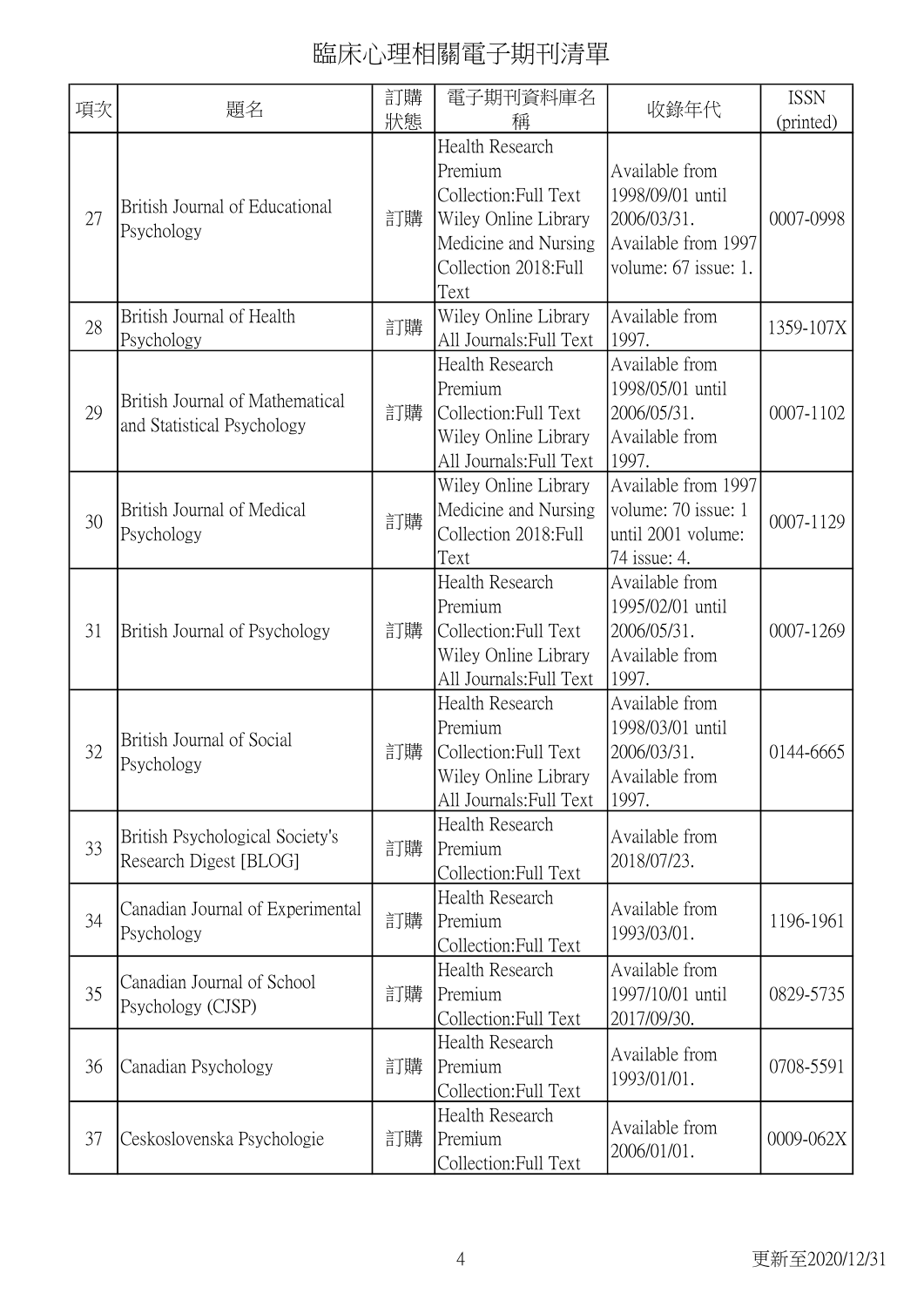| 項次 | 題名                                                                | 訂購<br>狀態 | 電子期刊資料庫名<br>稱                                                                                                                             | 收錄年代                                                                           | <b>ISSN</b><br>(printed) |
|----|-------------------------------------------------------------------|----------|-------------------------------------------------------------------------------------------------------------------------------------------|--------------------------------------------------------------------------------|--------------------------|
| 38 | Child psychology and psychiatry<br>review                         | 訂購       | Wiley Online Library<br>Medicine and Nursing<br>Collection 2018: Full<br>Text                                                             | Available from 1997<br>volume: 2 issue: 1<br>until 2001 volume: 6<br>issue: 4. | 1360-6417                |
| 39 | Clinical Child and Family<br>Psychology Review                    | 訂購       | Health Research<br>Premium<br>Collection: Full Text                                                                                       | Available from<br>1998/03/01. Most<br>recent $1$ year(s) not<br>available.     | 1096-4037                |
| 40 | Clinical Psychologist                                             | 訂購       | Wiley Online Library<br>Medicine and Nursing<br>Collection 2018: Full<br>Text                                                             | Available from 1996<br>until 2020.                                             | 1328-4207                |
| 41 | Clinical Psychology &<br>Psychotherapy                            | 訂購       | Wiley Online Library<br>All Journals: Full Text                                                                                           | Available from<br>1997.                                                        | 1063-3995                |
| 42 | Clinical Psychology in Europe                                     | 訂購       | DOAJ Directory of<br>Open Access Journals -<br>Not for CDI<br>Discovery: Full Text<br>Health Research<br>Premium<br>Collection: Full Text | Available from<br>2019/06/28.                                                  | 2625-3410                |
| 43 | Clinical psychology review                                        | 訂購       | Elsevier ScienceDirect<br>Journals: Full Text<br>Elsevier SD Health<br>Sciences: Full Text                                                | Available from<br>1995.<br>Available from 1995<br>volume: 15 issue: 1.         | 0272-7358                |
| 44 | Coaching Psykologi : the Danish<br>Journal of Coaching Psychology | 免費       | DOAJ Directory of<br>Open Access Journals - Available from<br>Not for CDI<br>Discovery: Full Text                                         | 2011.                                                                          | 2244-9698                |
| 45 | Cogent psychology                                                 | 訂購       | DOAJ Directory of<br>Open Access Journals -<br>Not for CDI<br>Discovery: Full Text<br>Health Research<br>Premium<br>Collection: Full Text | Available from<br>2014/12/01.                                                  | 2331-1908                |
| 46 | Cognition (The Hague)                                             | 訂購       | Elsevier ScienceDirect<br>Journals: Full Text<br>Elsevier SD<br>Neuroscience: Full Text   1995/01/01 volume:                              | Available from<br>1995.<br>Available from                                      | 0010-0277                |
| 47 | Cognitive psychology                                              | 訂購       | Elsevier ScienceDirect<br>Journals: Full Text<br>Elsevier SD<br>Neuroscience: Full Text   1995/02/01 volume:                              | Available from<br>1995.<br>Available from                                      | 0010-0285                |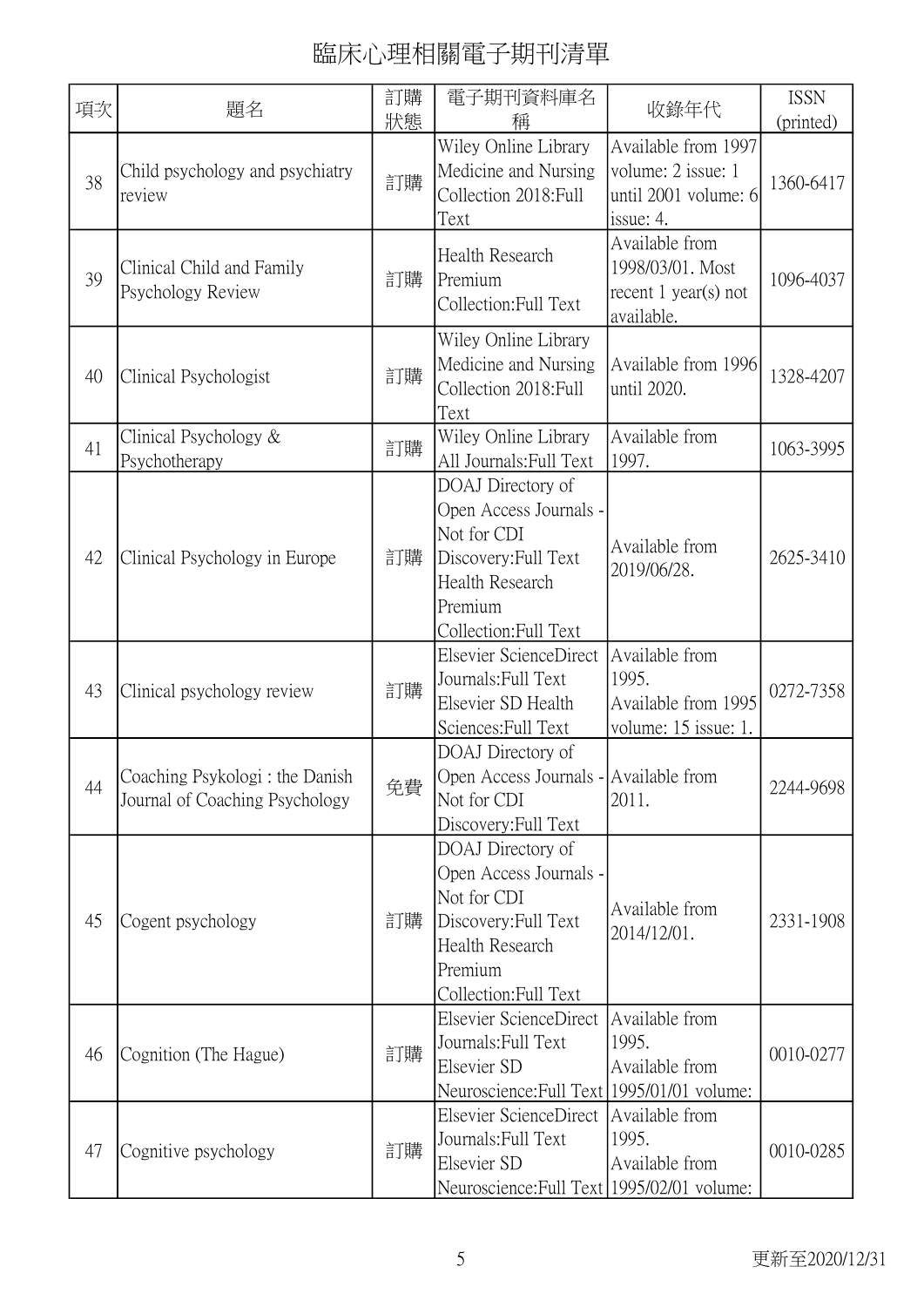| 項次 | 題名                                                                     | 訂購<br>狀態 | 電子期刊資料庫名<br>稱                                                                                                                                            | 收錄年代                                                                                                   | <b>ISSN</b><br>(printed) |
|----|------------------------------------------------------------------------|----------|----------------------------------------------------------------------------------------------------------------------------------------------------------|--------------------------------------------------------------------------------------------------------|--------------------------|
| 48 | Cognitive systems research                                             | 訂購       | <b>Elsevier SD</b><br>Neuroscience: Full Text                                                                                                            | Available from<br>1999/12/01 volume:<br>$1$ issue: 1.                                                  | 2214-4366                |
| 49 | Collabra: Psychology                                                   | 免費       | DOAJ Directory of<br>Open Access Journals - Available from<br>Not for CDI<br>Discovery: Full Text                                                        | 2017.                                                                                                  |                          |
| 50 | Community psychology in global<br>perspective                          | 訂購       | DOAJ Directory of<br>Open Access Journals - Available from<br>Not for CDI<br>Discovery: Full Text<br>Health Research<br>Premium<br>Collection: Full Text | 2015/01/01 until<br>2019/12/31.<br>Available from<br>2021/01/01.                                       | 2421-2113                |
| 51 | Consciousness and cognition                                            | 訂購       | Elsevier ScienceDirect<br>Journals: Full Text<br>Elsevier SD<br>Neuroscience: Full Text   1995/03/01 volume:                                             | Available from<br>1995.<br>Available from                                                              | 1053-8100                |
| 52 | Contemporary School Psychology                                         | 訂購       | Health Research<br>Premium<br>Collection: Full Text                                                                                                      | Available from<br>2006/01/01 until<br>2018/01/31.                                                      | 2159-2020                |
| 53 | Counselling Psychology Quarterly                                       | 訂購       | <b>EBSCOhost CINAHL</b><br>Plus with Full<br>Text:Full Text<br><b>Health Research</b><br>Premium<br>Collection: Full Text                                | Available from<br>1990/03/01 until<br>2014/06/30.<br>Available from<br>1997/09/01 until<br>2000/06/30. | 0951-5070                |
| 54 | Cultural-Historical Psychology                                         | 免費       | DOAJ Directory of<br>Open Access Journals - Available from<br>Not for CDI<br>Discovery: Full Text                                                        | 2015.                                                                                                  | 1816-5435                |
| 55 | Current Issues in Personality<br>Psychology                            | 免費       | DOAJ Directory of<br>Open Access Journals - Available from<br>Not for CDI<br>Discovery: Full Text                                                        | 2013.                                                                                                  | 2353-4192                |
| 56 | Current Psychology                                                     | 訂購       | Health Research<br>Premium<br>Collection: Full Text                                                                                                      | Available from<br>1997/01/01. Most<br>recent $1$ year(s) not<br>available.                             | 1046-1310                |
| 57 | Cyberpsychology: Journal of<br>Psychosocial Research on<br>Cyberpspace | 免費       | DOAJ Directory of<br>Open Access Journals - Available from<br>Not for CDI<br>Discovery: Full Text                                                        | 2007.                                                                                                  | 1802-7962                |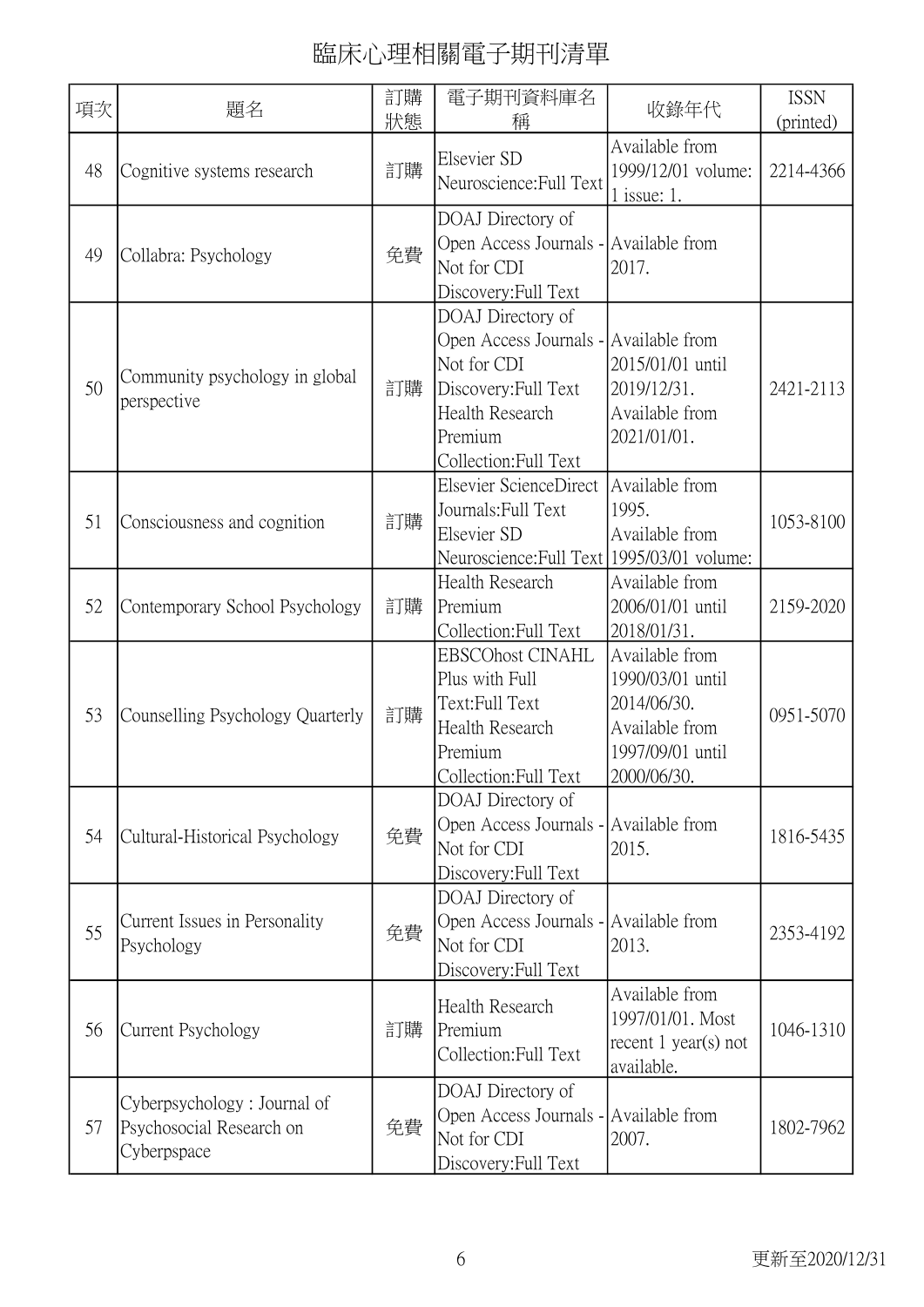| 項次 | 題名                                                                          | 訂購<br>狀態 | 電子期刊資料庫名<br>稱                                                                                                                                                                           | 收錄年代                                                                     | <b>ISSN</b><br>(printed) |
|----|-----------------------------------------------------------------------------|----------|-----------------------------------------------------------------------------------------------------------------------------------------------------------------------------------------|--------------------------------------------------------------------------|--------------------------|
| 58 | Dementia & neuropsychologia                                                 | 訂購       | DOAJ Directory of<br>Open Access Journals -<br>Not for CDI<br>Discovery: Full Text<br>PubMed Central<br>Journals Free: Full Text                                                        | Available from 2007<br>volume: 1.                                        | 1980-5764                |
| 59 | Educational and Psychological<br>Measurement                                | 訂購       | PubMed Central<br>Journals Free: Full Text recent 1 year(s) not                                                                                                                         | Available from 2015<br>volume: 75. Most<br>available.                    | 0013-1644                |
| 60 | <b>Educational Psychology</b>                                               | 訂購       | Health Research<br>Premium<br>Collection: Full Text                                                                                                                                     | Available from<br>1997/09/01 until<br>2000/09/30.                        | 0144-3410                |
| 61 | Educational Psychology Review                                               | 訂購       | Health Research<br>Premium<br>Collection: Full Text                                                                                                                                     | Available from<br>1997/03/01. Most<br>recent 1 year(s) not<br>available. | 1040-726X                |
| 62 | E-psychologie                                                               | 免費       | DOAJ Directory of<br>Open Access Journals - Available from<br>Not for CDI<br>Discovery: Full Text                                                                                       | 2007.                                                                    | 1802-8853                |
| 63 | Ethical Human Psychology and<br>Psychiatry                                  | 訂購       | Health Research<br>Premium<br>Collection: Full Text                                                                                                                                     | Available from<br>2005/04/01 until<br>2016/04/30.                        | 1559-4343                |
| 64 | European journal of education and<br>psychology                             | 免費       | DOAJ Directory of<br>Open Access Journals - Available from<br>Not for CDI<br>Discovery: Full Text                                                                                       | 2015.                                                                    | 1888-8992                |
| 65 | European Journal of Investigation<br>in Health, Psychology and<br>Education | 訂購       | DOAJ Directory of<br>Open Access Journals -<br>Not for CDI<br>Discovery: Full Text<br>Health Research<br>Premium<br>Collection: Full Text<br>PubMed Central<br>Journals Free: Full Text | Available from<br>2021/01/01.<br>Available from 2020<br>volume: 10.      | 2174-8144                |
| 66 | European Journal of Psychology $\&$<br><b>Educational Studies</b>           | 訂購       | Health Research<br>Premium<br>Collection: Full Text                                                                                                                                     | Available from<br>2015/04/01 until<br>2015/07/31.                        |                          |
| 67 | European Journal of Social<br>Psychology                                    | 訂購       | Wiley Online Library<br>Medicine and Nursing<br>Collection 2018: Full<br>Text                                                                                                           | Available from 1996<br>volume: 26 issue: 1.                              | 0046-2772                |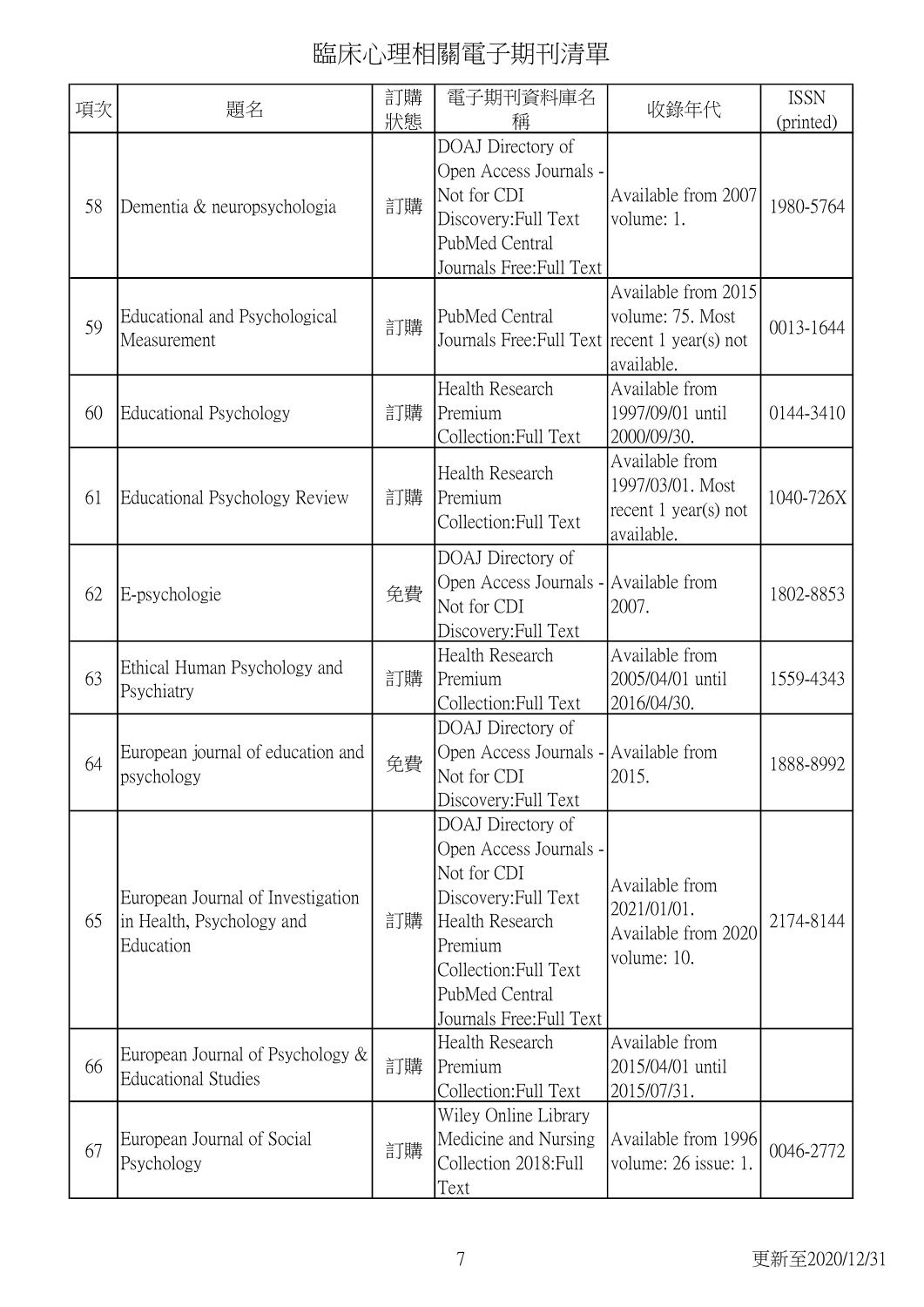| 項次 | 題名                                                    | 訂購<br>狀態 | 電子期刊資料庫名<br>稱                                                                                                                                                                                  | 收錄年代                                                                | <b>ISSN</b><br>(printed) |
|----|-------------------------------------------------------|----------|------------------------------------------------------------------------------------------------------------------------------------------------------------------------------------------------|---------------------------------------------------------------------|--------------------------|
| 68 | European review of applied<br>psychology              | 訂購       | Elsevier ClinicalKey<br>Journals: Full Text                                                                                                                                                    | Available from<br>2007/03/01 volume:<br>57.                         | 1162-9088                |
| 69 | Europe's Journal of Psychology                        | 訂購       | DOAJ Directory of<br>Open Access Journals -<br>Not for CDI<br>Discovery: Full Text<br><b>Health Research</b><br>Premium<br>Collection: Full Text<br>PubMed Central<br>Journals Free: Full Text | Available from<br>2009/02/01.<br>Available from 2015<br>volume: 11. | 1841-0413                |
| 70 | Evolutionary Psychology                               | 訂購       | DOAJ Directory of<br>Open Access Journals - Available from<br>Not for CDI<br>Discovery: Full Text<br>Health Research<br>Premium<br>Collection:Full Text                                        | 2013/01/01 until<br>2013/12/31.<br>Available from<br>2016/01/01.    | 1474-7049                |
| 71 | Frontiers in Psychology                               | 訂購       | DOAJ Directory of<br>Open Access Journals -<br>Not for CDI<br>Discovery: Full Text<br>PubMed Central<br>Journals Free: Full Text   volume: 1.<br>PubMed Central Open<br>Access: Full Text      | Available from 2010<br>volume: 1.<br>Available from 2010            | 1664-1078                |
| 72 | Gadjah Mada Journal of<br>Professional Psychology     | 免費       | DOAJ Directory of<br>Open Access Journals - Available from<br>Not for CDI<br>Discovery: Full Text                                                                                              | 2015.                                                               | 2407-7801                |
| 73 | Gadjah Mada Journal of<br>Psychology                  | 免費       | DOAJ Directory of<br>Open Access Journals - Available from<br>Not for CDI<br>Discovery: Full Text                                                                                              | 2015.                                                               |                          |
| 74 | Gay and Lesbian Issues and<br>Psychology Review       | 訂購       | <b>Health Research</b><br>Premium<br>Collection: Full Text                                                                                                                                     | Available from<br>2007/12/01 until<br>2013/04/30.                   | 1833-4512                |
| 75 | Genetic, Social, and General<br>Psychology Monographs | 訂購       | Health Research<br>Premium<br>Collection: Full Text                                                                                                                                            | Available from<br>1998/05/01 until<br>2006/11/30.                   | 8756-7547                |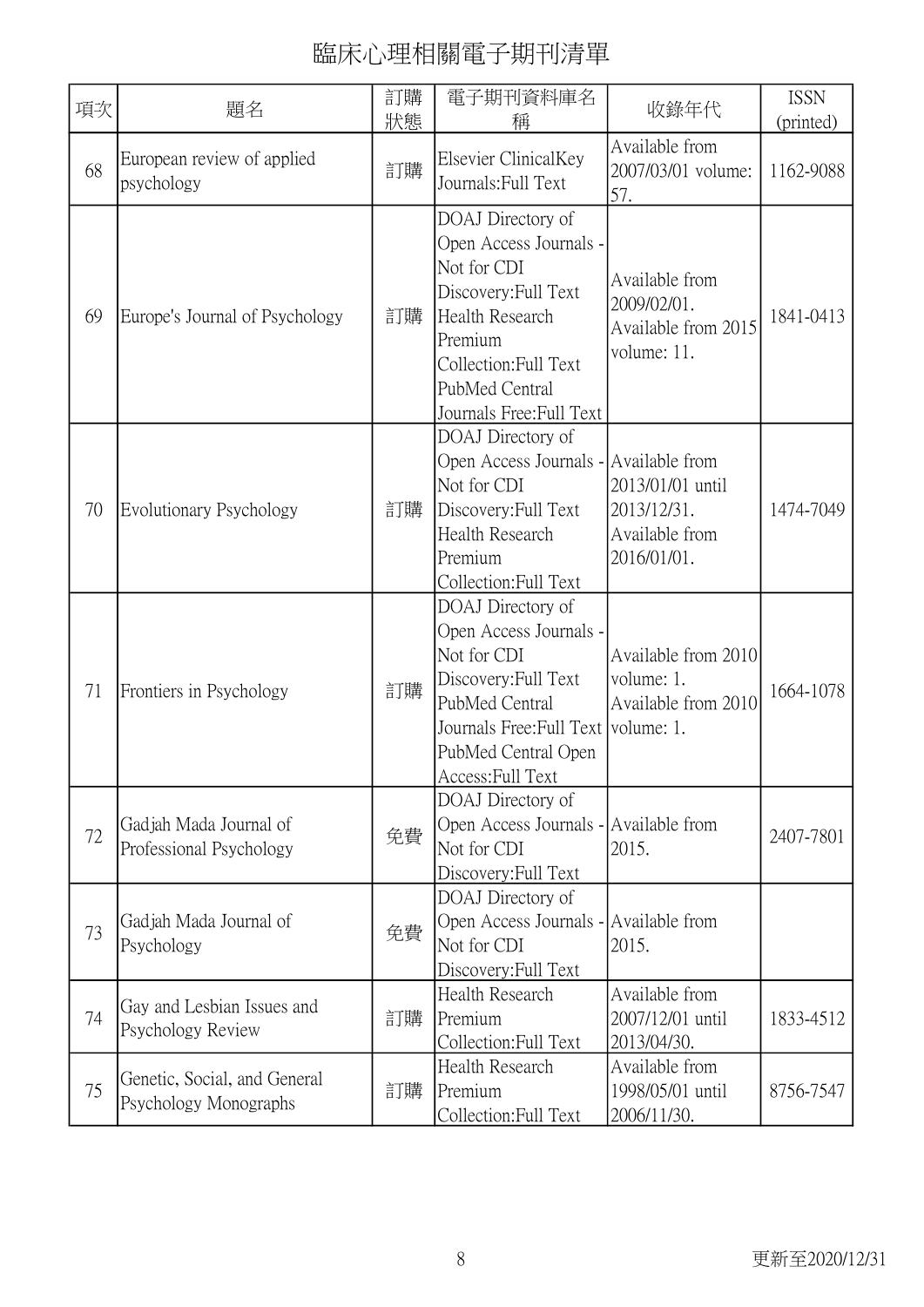| 項次 | 題名                                                       | 訂購 | 電子期刊資料庫名                                                                                                                                                                                | 收錄年代                                                                                                  | <b>ISSN</b> |
|----|----------------------------------------------------------|----|-----------------------------------------------------------------------------------------------------------------------------------------------------------------------------------------|-------------------------------------------------------------------------------------------------------|-------------|
|    |                                                          | 狀態 | 稱<br>DOAJ Directory of                                                                                                                                                                  |                                                                                                       | (printed)   |
| 76 | Health psychology & behavioral<br>medicine               | 訂購 | Open Access Journals - Available from<br>Not for CDI<br>Discovery: Full Text<br><b>Health Research</b><br>Premium<br>Collection:Full Text<br>PubMed Central<br>Journals Free: Full Text | 2013/01/01 until<br>2017/12/31.<br>Available from<br>2020/01/01.<br>Available from 2018<br>volume: 6. | 2164-2850   |
| 77 | Health Psychology Bulletin                               | 免費 | DOAJ Directory of<br>Open Access Journals - Available from<br>Not for CDI<br>Discovery: Full Text                                                                                       | 2017.                                                                                                 |             |
| 78 | Health Psychology Open                                   | 訂購 | DOAJ Directory of<br>Open Access Journals -<br>Not for CDI<br>Discovery: Full Text<br>Health Research<br>Premium<br>Collection: Full Text<br>PubMed Central<br>Journals Free: Full Text | Available from<br>2016/01/01.<br>Available from 2014<br>volume: 1.                                    |             |
| 79 | Health Psychology Report                                 | 免費 | DOAJ Directory of<br>Open Access Journals - Available from<br>Not for CDI<br>Discovery: Full Text                                                                                       | 2013.                                                                                                 | 2353-4184   |
| 80 | Health Psychology Research                               | 訂購 | DOAJ Directory of<br>Open Access Journals -<br>Not for CDI<br>Discovery: Full Text<br>PubMed Central<br>Journals Free: Full Text                                                        | Available from 2013<br>volume: 1.                                                                     | 2281-2075   |
| 81 | IAFOR Journal of Psychology &<br>the Behavioral Sciences | 免費 | DOAJ Directory of<br>Open Access Journals - Available from<br>Not for CDI<br>Discovery: Full Text                                                                                       | 2015.                                                                                                 |             |
| 82 | Ife Psychologia                                          | 訂購 | Health Research<br>Premium<br>Collection:Full Text                                                                                                                                      | Available from<br>2008/01/01.                                                                         | 1117-1421   |
| 83 | i-Manager's Journal on<br><b>Educational Psychology</b>  | 訂購 | <b>Health Research</b><br>Premium<br>Collection: Full Text                                                                                                                              | Available from<br>2007/05/01.                                                                         | 0973-8827   |
| 84 | Indian Journal of Positive<br>Psychology                 | 訂購 | Health Research<br>Premium<br>Collection:Full Text                                                                                                                                      | Available from<br>2012/03/01.                                                                         | 2229-4937   |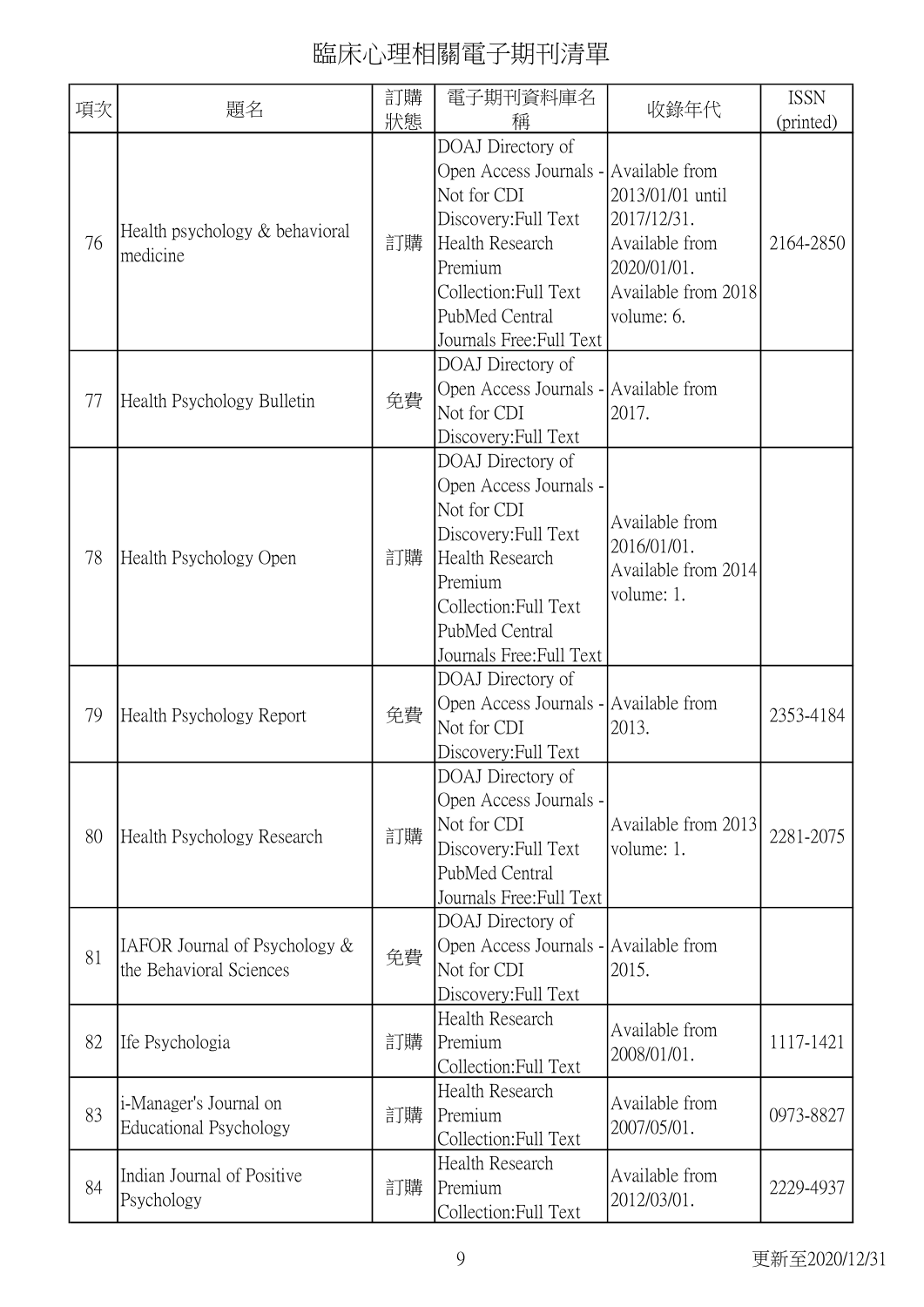| 項次 | 題名                                                                      | 訂購<br>狀態 | 電子期刊資料庫名<br>稱                                                                                                                                                                                                                                     | 收錄年代                                                                                                           | <b>ISSN</b><br>(printed) |
|----|-------------------------------------------------------------------------|----------|---------------------------------------------------------------------------------------------------------------------------------------------------------------------------------------------------------------------------------------------------|----------------------------------------------------------------------------------------------------------------|--------------------------|
| 85 | Indian Journal of Psychological<br>Medicine                             | 訂購       | DOAJ Directory of<br>Open Access Journals -<br>Not for CDI<br>Discovery: Full Text<br>Health Research<br>Premium<br>Collection: Full Text<br>PubMed Central<br>Journals Free: Full Text   volume: 31.<br>PubMed Central Open<br>Access: Full Text | Available from<br>2009/01/01 until<br>2020/05/31.<br>Available from 2009<br>volume: 31.<br>Available from 2009 | 0253-7176                |
| 86 | Indonesian Psychological Research                                       | 免費       | DOAJ Directory of<br>Open Access Journals - Available from<br>Not for CDI<br>Discovery: Full Text                                                                                                                                                 | 2019.                                                                                                          | 2655-9013                |
| 87 | Industrial and Organizational<br>Psychology                             | 訂購       | Health Research<br>Premium<br>Collection:Full Text                                                                                                                                                                                                | Available from<br>2015/03/01. Most<br>recent $1$ year(s) not<br>available.                                     | 1754-9426                |
| 88 | Integrative Psychological and<br><b>Behavioral Science</b>              | 訂購       | <b>Health Research</b><br>Premium<br>Collection: Full Text                                                                                                                                                                                        | Available from<br>2000/04/01 until<br>2001/10/31.                                                              | 1932-4502                |
| 89 | Interamerican journal of<br>psychology                                  | 免費       | DOAJ Directory of<br>Open Access Journals - Available from<br>Not for CDI<br>Discovery: Full Text                                                                                                                                                 | 2011.                                                                                                          | 0034-9690                |
| 90 | International Journal of Clinical<br>and Health Psychology              | 訂購       | DOAJ Directory of<br>Open Access Journals -<br>Not for CDI<br>Discovery: Full Text<br>Elsevier ClinicalKey<br>Journals: Full Text<br>PubMed Central<br>Journals Free: Full Text                                                                   | Available from<br>2013/01/01 volume:<br>13.<br>Available from 2015<br>volume: 15.                              | 1697-2600                |
| 91 | International journal of<br>comparative psychology                      | 訂購       | DOAJ Directory of<br>Open Access Journals -<br>Not for CDI<br>Discovery: Full Text<br>Health Research<br>Premium<br>Collection: Full Text                                                                                                         | Available from<br>2019/01/01.                                                                                  | 0889-3667                |
| 92 | International Journal of<br>Educational and Psychological<br>Researches | 免費       | DOAJ Directory of<br>Open Access Journals - Available from<br>Not for CDI<br>Discovery: Full Text                                                                                                                                                 | 2015.                                                                                                          |                          |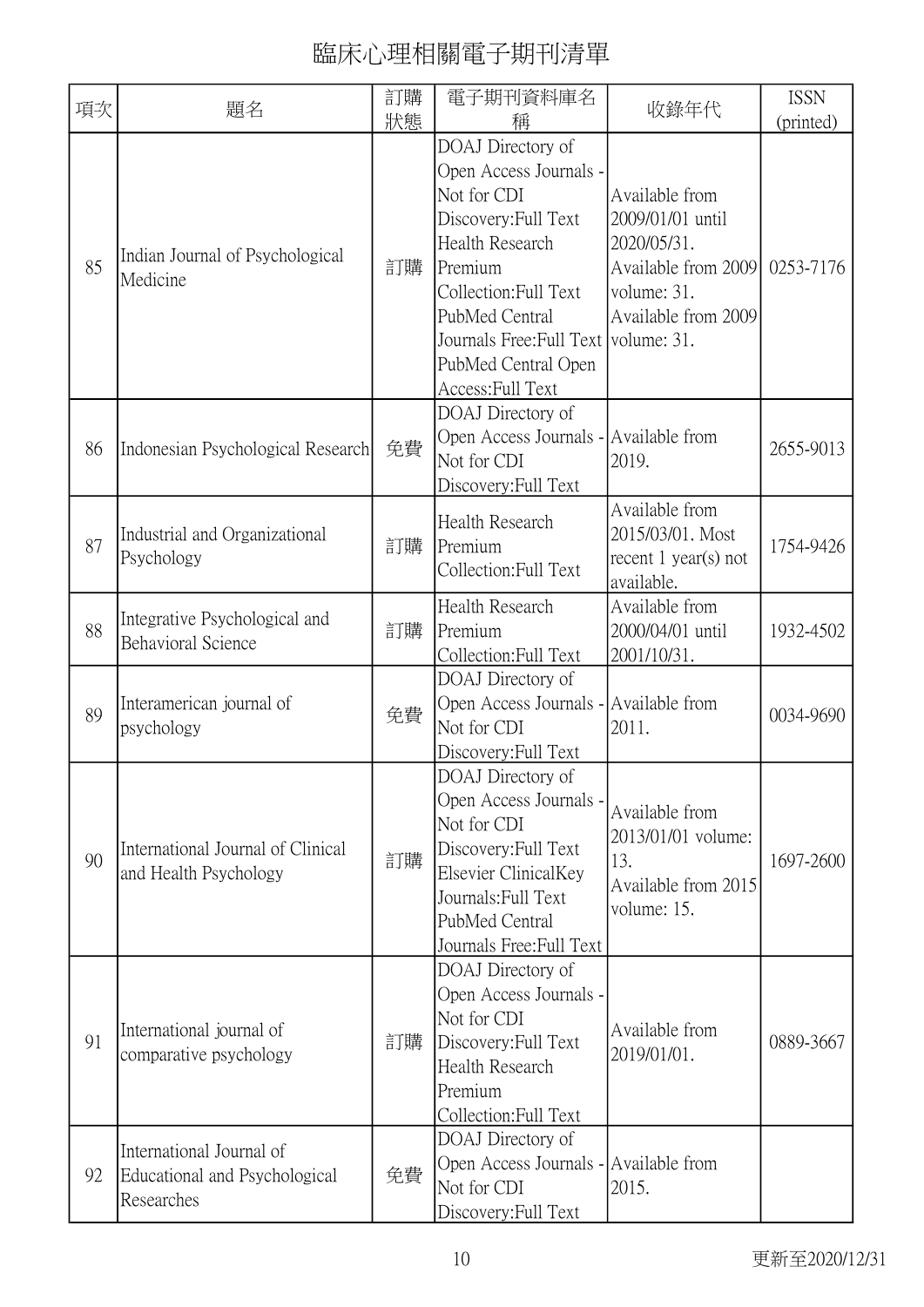| 項次  | 題名                                                                       | 訂購<br>狀態 | 電子期刊資料庫名<br>稱                                                                                                                                                                           | 收錄年代                                                                | <b>ISSN</b><br>(printed) |
|-----|--------------------------------------------------------------------------|----------|-----------------------------------------------------------------------------------------------------------------------------------------------------------------------------------------|---------------------------------------------------------------------|--------------------------|
| 93  | International Journal of<br><b>Educational Psychology</b>                | 免費       | DOAJ Directory of<br>Open Access Journals - Available from<br>Not for CDI<br>Discovery: Full Text                                                                                       | 2012.                                                               | 2014-3591                |
| 94  | International Journal of Hispanic<br>Psychology                          | 訂購       | Health Research<br>Premium<br>Collection: Full Text                                                                                                                                     | Available from<br>2011/01/01 until<br>2013/07/31.                   | 1939-5841                |
| 95  | International Journal of<br>Psychological Research                       | 訂購       | DOAJ Directory of<br>Open Access Journals -<br>Not for CDI<br>Discovery: Full Text<br>Health Research<br>Premium<br>Collection: Full Text<br>PubMed Central<br>Journals Free: Full Text | Available from<br>2008/06/01.<br>Available from 2017<br>volume: 10. | 2011-7922                |
| 96  | International Journal of<br>Psychology                                   | 訂購       | Wiley Online Library<br>All Journals: Full Text                                                                                                                                         | Available from<br>1997.                                             | 0020-7594                |
| 97  | International journal of psychology                                      | 免費       | DOAJ Directory of<br>Open Access Journals - Available from<br>Not for CDI<br>Discovery: Full Text                                                                                       | 2008.                                                               | 1941-7233                |
| 98  | International Journal of<br>Psychology and Educational<br><b>Studies</b> | 免費       | DOAJ Directory of<br>Open Access Journals - Available from<br>Not for CDI<br>Discovery: Full Text                                                                                       | 2014.                                                               |                          |
| 99  | International Journal of<br>Psychology and Psychological<br>Therapy      | 訂購       | Health Research<br>Premium<br>Collection: Full Text                                                                                                                                     | Available from<br>2001/06/01.                                       | 1577-7057                |
| 100 | International Journal of<br>Psychology Research                          | 訂購       | Health Research<br>Premium<br>Collection: Full Text                                                                                                                                     | Available from<br>2012/01/01 until<br>2017/10/31.                   | 1932-6092                |
| 101 | International Journal of Sport and<br>Exercise Psychology                | 訂購       | <b>Health Research</b><br>Premium<br>Collection: Full Text                                                                                                                              | Available from<br>2007/03/01 until<br>2012/12/31.                   | 1612-197X                |
| 102 | International review of social<br>psychology                             | 免費       | DOAJ Directory of<br>Open Access Journals - Available from<br>Not for CDI<br>Discovery: Full Text                                                                                       | 2016.                                                               |                          |
| 103 | Journal for social action in<br>counseling and psychology                | 訂購       | Health Research<br>Premium<br>Collection: Full Text                                                                                                                                     | Available from<br>2007/04/01.                                       | 2159-8142                |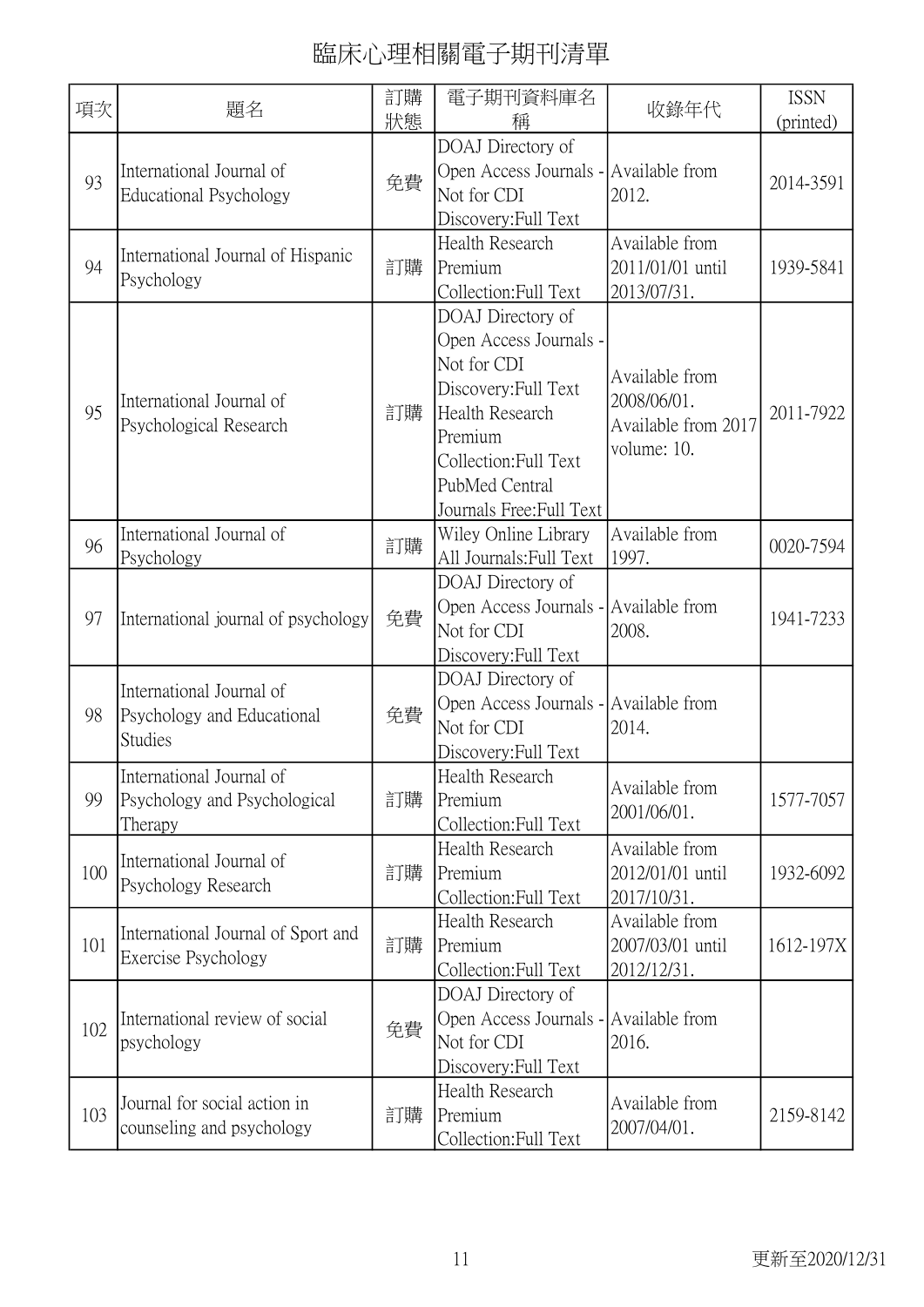| 項次  | 題名                                                                                | 訂購<br>狀態 | 電子期刊資料庫名<br>稱                                                                                                                  | 收錄年代                                                                                                                                                     | <b>ISSN</b><br>(printed) |
|-----|-----------------------------------------------------------------------------------|----------|--------------------------------------------------------------------------------------------------------------------------------|----------------------------------------------------------------------------------------------------------------------------------------------------------|--------------------------|
| 104 | Journal of Abnormal Child<br>Psychology                                           | 訂購       | <b>Health Research</b><br>Premium<br>Collection: Full Text                                                                     | Available from<br>2003/02/01. Most<br>recent $1$ year(s) not<br>available.                                                                               | 0091-0627                |
| 105 | Journal of Business and<br>Psychology                                             | 訂購       | <b>EBSCOhost Health</b><br><b>Business FullTEXT</b><br>Elite: Full Text<br>Health Research<br>Premium<br>Collection: Full Text | Available from<br>1986/09/01. Most<br>recent $1$ year(s) not<br>available.<br>Available from<br>1999/04/01. Most<br>recent $1$ year(s) not<br>available. | 0889-3268                |
| 106 | Journal of Child Psychology and<br>Psychiatry                                     | 訂購       | Wiley Online Library<br>All Journals: Full Text                                                                                | Available from<br>1997.                                                                                                                                  | 0021-9630                |
| 107 | Journal of Clinical &<br>Developmental Psychology                                 | 免費       | DOAJ Directory of<br>Open Access Journals - Available from<br>Not for CDI<br>Discovery: Full Text                              | 2019.                                                                                                                                                    |                          |
| 108 | Journal of Clinical Psychology                                                    | 訂購       | Wiley Online Library<br>All Journals: Full Text                                                                                | Available from<br>1996.                                                                                                                                  | 0021-9762                |
| 109 | Journal of Cognitive Education<br>and Psychology                                  | 訂購       | Health Research<br>Premium<br>Collection: Full Text                                                                            | Available from<br>2011/01/01 until<br>2017/01/31.                                                                                                        | 1945-8959                |
| 110 | Journal of Criminal Psychology                                                    | 訂購       | <b>Health Research</b><br>Premium<br>Collection: Full Text                                                                     | Available from<br>2011/01/01. Most<br>recent $1$ year(s) not<br>available.                                                                               | 2009-3829                |
| 111 | Journal of Early Childhood and<br><b>Infant Psychology</b>                        | 訂購       | Health Research<br>Premium<br>Collection: Full Text                                                                            | Available from<br>2010/01/01 until<br>2012/01/31.                                                                                                        | 1554-6144                |
| 112 | Journal of Educational Sciences<br>and Psychology                                 | 免費       | DOAJ Directory of<br>Open Access Journals - Available from<br>Not for CDI<br>Discovery: Full Text                              | 2011.                                                                                                                                                    | 2247-6377                |
| 113 | Journal of educational, cultural<br>and psychological studies (Testo<br>stampato) | 免費       | DOAJ Directory of<br>Open Access Journals - Available from<br>Not for CDI<br>Discovery: Full Text                              | 2010.                                                                                                                                                    | 2037-7932                |
| 114 | Journal of European Psychology<br>Students                                        | 免費       | DOAJ Directory of<br>Open Access Journals - Available from<br>Not for CDI<br>Discovery: Full Text                              | 2009.                                                                                                                                                    |                          |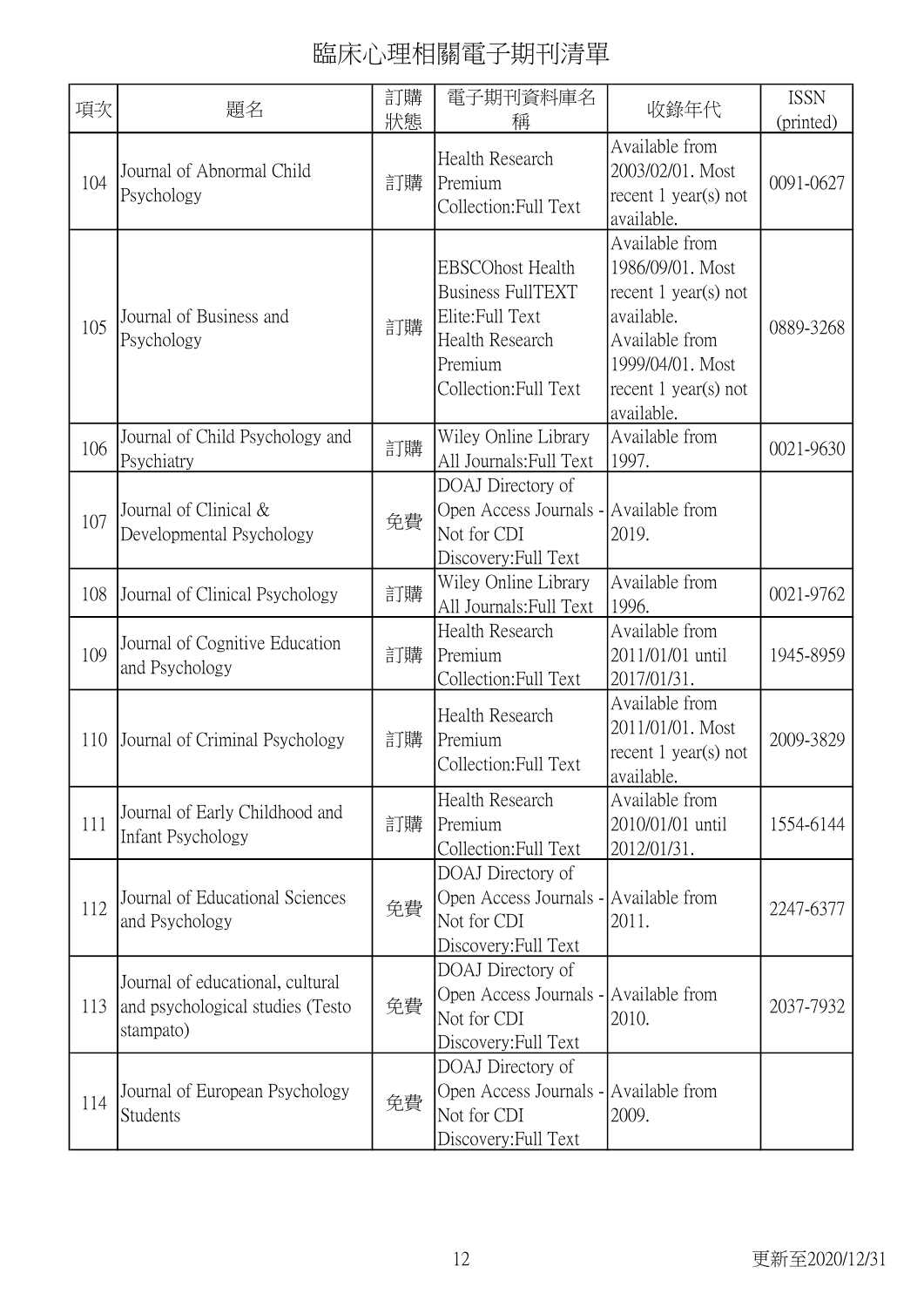| 項次  | 題名                                                                      | 訂購<br>狀態 | 電子期刊資料庫名<br>稱                                                                                                | 收錄年代                                                                         | <b>ISSN</b><br>(printed) |
|-----|-------------------------------------------------------------------------|----------|--------------------------------------------------------------------------------------------------------------|------------------------------------------------------------------------------|--------------------------|
| 115 | Journal of experimental social<br>psychology                            | 訂購       | Elsevier ScienceDirect<br>Journals: Full Text<br>Elsevier SD<br>Neuroscience: Full Text   1995/01/01 volume: | Available from<br>1995.<br>Available from                                    | 0022-1031                |
| 116 | Journal of Genetic Psychology                                           | 訂購       | Health Research<br>Premium<br>Collection:Full Text                                                           | Available from<br>1994/03/01 until<br>2010/10/31.                            | 0022-1325                |
| 117 | Journal of Innovation in<br>Psychology, Education and<br>Didactics      | 免費       | DOAJ Directory of<br>Open Access Journals - Available from<br>Not for CDI<br>Discovery: Full Text            | 2011.                                                                        | 2247-4579                |
| 118 | Journal of Instructional<br>Psychology                                  | 訂購       | Health Research<br>Premium<br>Collection: Full Text                                                          | Available from<br>2003/03/01 until<br>2013/12/31.                            | 0094-1956                |
| 119 | Journal of Investigative<br>Psychology and Offender Profiling           | 訂購       | Wiley Online Library<br>All Journals: Full Text                                                              | Available from 2004<br>volume: 1 issue: 1.                                   | 1544-4759                |
| 120 | Journal of Managerial Psychology                                        | 訂購       | Health Research<br>Premium<br>Collection: Full Text                                                          | Available from<br>1992/01/01. Most<br>recent $1$ year(s) not<br>available.   | 0268-3946                |
| 121 | Journal of Measurement and<br>Evaluation in Education and<br>Psychology | 免費       | DOAJ Directory of<br>Open Access Journals - Available from<br>Not for CDI<br>Discovery: Full Text            | 2010.                                                                        |                          |
| 122 | Journal of Neuropsychology                                              | 訂購       | Wiley Online Library<br>All Journals: Full Text                                                              | Available from 2007<br>volume: 1 issue: 1.                                   | 1748-6645                |
| 123 | Journal of Occupational and<br>Organizational Psychology                | 訂購       | Health Research<br>Premium<br>Collection: Full Text<br>Wiley Online Library<br>All Journals: Full Text       | Available from<br>1996/09/01 until<br>2006/03/31.<br>Available from<br>1997. | 0963-1798                |
| 124 | Journal of Open Psychology Data                                         | 免費       | DOAJ Directory of<br>Open Access Journals - Available from<br>Not for CDI<br>Discovery: Full Text            | 2013.                                                                        |                          |
| 125 | Journal of Organizational Moral<br>Psychology                           | 訂購       | Health Research<br>Premium<br>Collection: Full Text                                                          | Available from<br>2011/01/01 until<br>2011/09/30.                            | 1949-4890                |
| 126 | Journal of Pacific Rim Psychology                                       | 免費       | DOAJ Directory of<br>Open Access Journals - Available from<br>Not for CDI<br>Discovery: Full Text            | 2017.                                                                        | 1834-4909                |
| 127 | Journal of Parapsychology                                               | 訂購       | Health Research<br>Premium<br>Collection:Full Text                                                           | Available from<br>1995/03/01.                                                | 0022-3387                |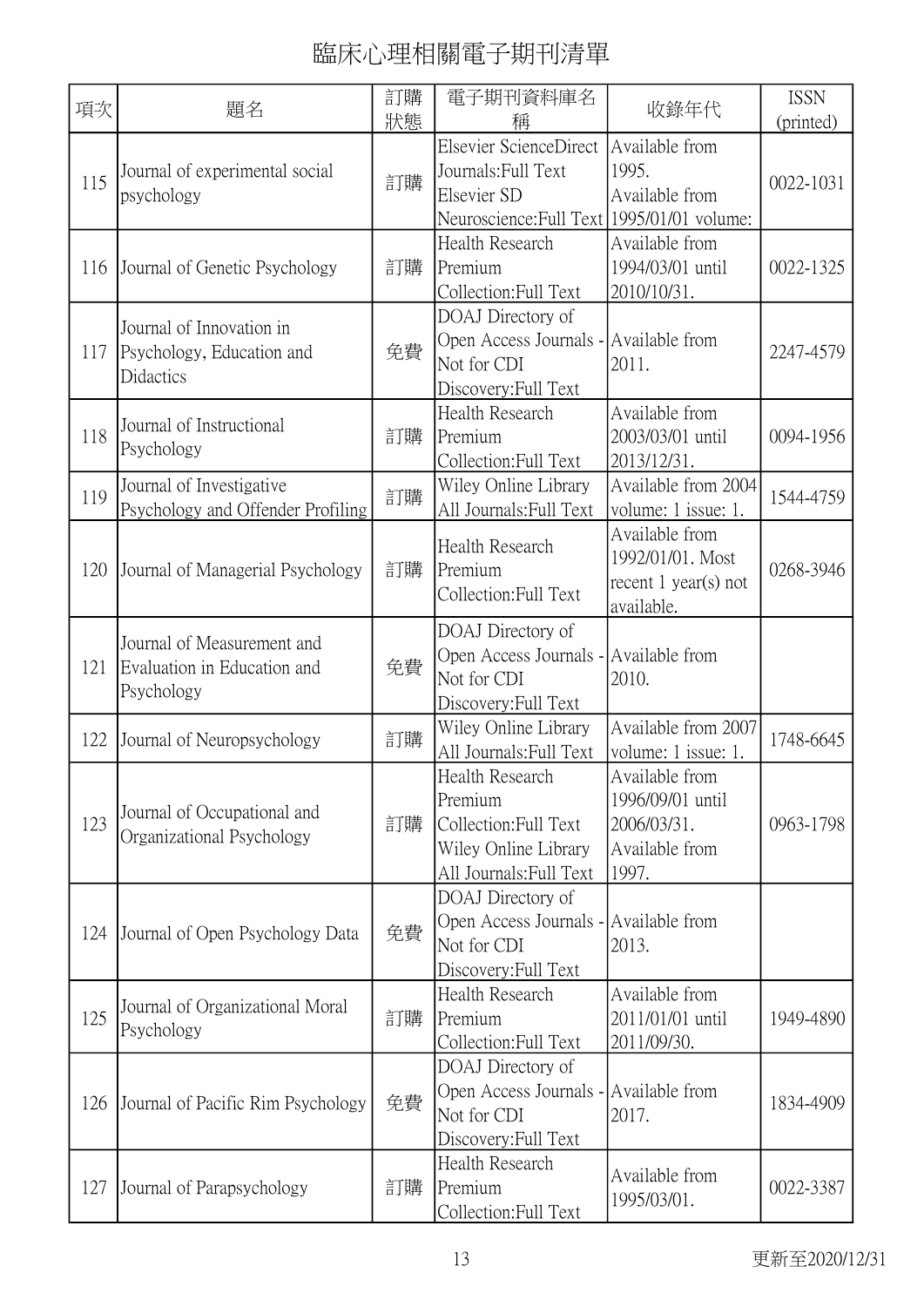| 項次  | 題名                                                          | 訂購<br>狀態 | 電子期刊資料庫名<br>稱                                                                                                      | 收錄年代                                                                                                                                            | <b>ISSN</b><br>(printed) |
|-----|-------------------------------------------------------------|----------|--------------------------------------------------------------------------------------------------------------------|-------------------------------------------------------------------------------------------------------------------------------------------------|--------------------------|
| 128 | Journal of Pedagogy and<br>Psychology Signum Temporis       | 訂購       | Health Research<br>Premium<br>Collection: Full Text                                                                | Available from<br>2008/01/01 until<br>2017/01/31.                                                                                               | 1691-4929                |
| 129 | Journal of pediatric psychology                             | 訂購       | Oxford University<br>Press Journals<br>Current:Full Text                                                           | Available from<br>1996/02/01 volume:<br>21 issue: 1.                                                                                            | 0146-8693                |
| 130 | Journal of Phenomenological<br>Psychology                   | 訂購       | Health Research<br>Premium<br>Collection: Full Text                                                                | Available from<br>1997/10/01 until<br>1998/12/31.<br>Available from<br>2003/01/01. Most<br>recent $5$ year(s) not<br>available.                 | 0047-2662                |
| 131 | Journal of Police and Criminal<br>Psychology                | 訂購       | Health Research<br>Premium<br>Collection: Full Text                                                                | Available from<br>2016/12/01 until<br>2018/12/31.                                                                                               | 0882-0783                |
| 132 | Journal of Prenatal & Perinatal<br>Psychology & Health      | 訂購       | Health Research<br>Premium<br>Collection: Full Text                                                                | Available from<br>1986/10/01. Most<br>recent $6$ month $(s)$<br>not available.                                                                  | 1097-8003                |
| 133 | Journal of Psychological and<br><b>Educational Research</b> | 訂購       | Health Research<br>Premium<br>Collection: Full Text                                                                | Available from<br>2011/05/01.                                                                                                                   | 2247-1537                |
| 134 | Journal of Psychologists and<br>Counsellors in Schools      | 訂購       | Health Research<br>Premium<br>Collection: Full Text                                                                | Available from<br>2016/06/01. Most<br>recent $1$ year(s) not<br>available.                                                                      | 2055-6365                |
| 135 | Journal of Psychology and<br>Christianity                   | 訂購       | Health Research<br>Premium<br>Collection: Full Text                                                                | Available from<br>2006/12/01.                                                                                                                   | 0733-4273                |
| 136 | Journal of Psychology and<br>Theology                       | 訂購       | <b>Health Research</b><br>Premium<br>Collection: Full Text                                                         | Available from<br>1999/04/01 until<br>2019/12/31.                                                                                               | 0091-6471                |
| 137 | Journal of Psychology in Chinese<br>Societies               | 訂購       | Health Research<br>Premium<br>Collection: Full Text                                                                | Available from<br>2008/07/01 until<br>2010/07/31.                                                                                               | 1563-3403                |
| 138 | Journal of Reproductive and Infant<br>Psychology            | 訂購       | <b>EBSCOhost CINAHL</b><br>Plus with Full<br>Text:Full Text<br>Health Research<br>Premium<br>Collection: Full Text | Available from<br>1996/07/01. Most<br>recent 1 year(s) $6$<br>$month(s)$ not<br>available.<br>Available from<br>1997/05/01 until<br>2000/11/30. | 0264-6838                |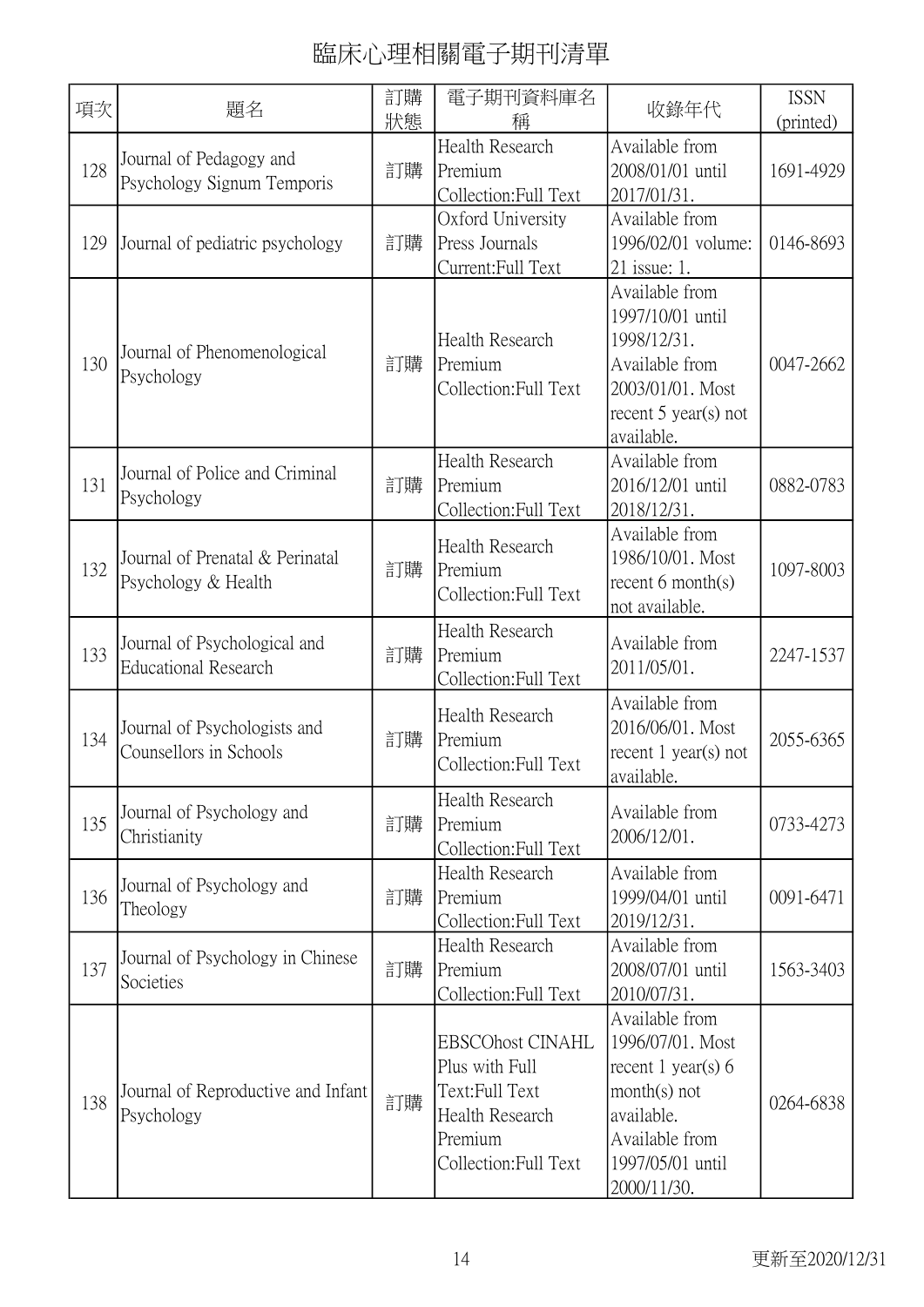| 項次  | 題名                                                                         | 訂購<br>狀態 | 電子期刊資料庫名<br>稱                                                                                                                        | 收錄年代                                                                                            | <b>ISSN</b><br>(printed) |
|-----|----------------------------------------------------------------------------|----------|--------------------------------------------------------------------------------------------------------------------------------------|-------------------------------------------------------------------------------------------------|--------------------------|
| 139 | Journal of Social and Clinical<br>Psychology                               | 訂購       | Health Research<br>Premium<br>Collection: Full Text                                                                                  | Available from<br>1983/03/01 until<br>2017/12/31.                                               | 0736-7236                |
| 140 | Journal of Social and Political<br>Psychology                              | 免費       | DOAJ Directory of<br>Open Access Journals - Available from<br>Not for CDI<br>Discovery: Full Text                                    | 2013.                                                                                           | 2195-3325                |
| 141 | Journal of Social Psychology                                               | 訂購       | Health Research<br>Premium<br>Collection: Full Text                                                                                  | Available from<br>1994/02/01 until<br>2010/11/30.                                               | 0022-4545                |
| 142 | Journal of the Indian Academy of<br>Applied Psychology                     | 訂購       | Health Research<br>Premium<br>Collection: Full Text                                                                                  | Available from<br>2013/07/01 until<br>2017/07/31.                                               | 0019-4247                |
| 143 | Journal of the International<br>Neuropsychological Society<br>(JINS)       | 訂購       | <b>Health Research</b><br>Premium<br>Collection: Full Text                                                                           | Available from<br>2001/01/01. Most<br>recent $1$ year(s) not<br>available.                      | 1355-6177                |
| 144 | Journal of Transpersonal<br>Psychology                                     | 訂購       | Health Research<br>Premium<br>Collection:Full Text                                                                                   | Available from<br>2004/01/01.                                                                   | 0022-524X                |
| 145 | Journal of Tropical Psychology                                             | 訂購       | Health Research<br>Premium<br>Collection: Full Text                                                                                  | Available from<br>2011/03/01 until<br>2017/01/31.                                               | 1838-9902                |
| 146 | Jurnal Psikologi Ulayat:<br>Indonesian Journal of Indigenous<br>Psychology | 免費       | DOAJ Directory of<br>Open Access Journals - Available from<br>Not for CDI<br>Discovery: Full Text                                    | 2015.                                                                                           | 2088-4230                |
| 147 | KZfSS Kölner Zeitschrift für<br>Soziologie und Sozialpsychologie           | 訂購       | Health Research<br>Premium<br>Collection:Full Text                                                                                   | Available from<br>2000/03/01. Most<br>recent $1$ year(s) not<br>available.                      | 0023-2653                |
| 148 | Law and Psychology Review                                                  | 訂購       | Health Research<br>Premium<br>Collection: Full Text                                                                                  | Available from<br>2005/04/01 until<br>2018/01/31.                                               | 0098-5961                |
| 149 | Legal and Criminological<br>Psychology                                     | 訂購       | Health Research<br>Premium<br>Collection: Full Text<br>Wiley Online Library<br>Medicine and Nursing<br>Collection 2018: Full<br>Text | Available from<br>2004/02/01 until<br>2006/02/28.<br>Available from 1997<br>volume: 2 issue: 1. | 1355-3259                |
| 150 | Literature and psychology                                                  | 訂購       | Health Research<br>Premium<br>Collection: Full Text                                                                                  | Available from<br>1998/01/01 until<br>2004/01/31.                                               | 0024-4759                |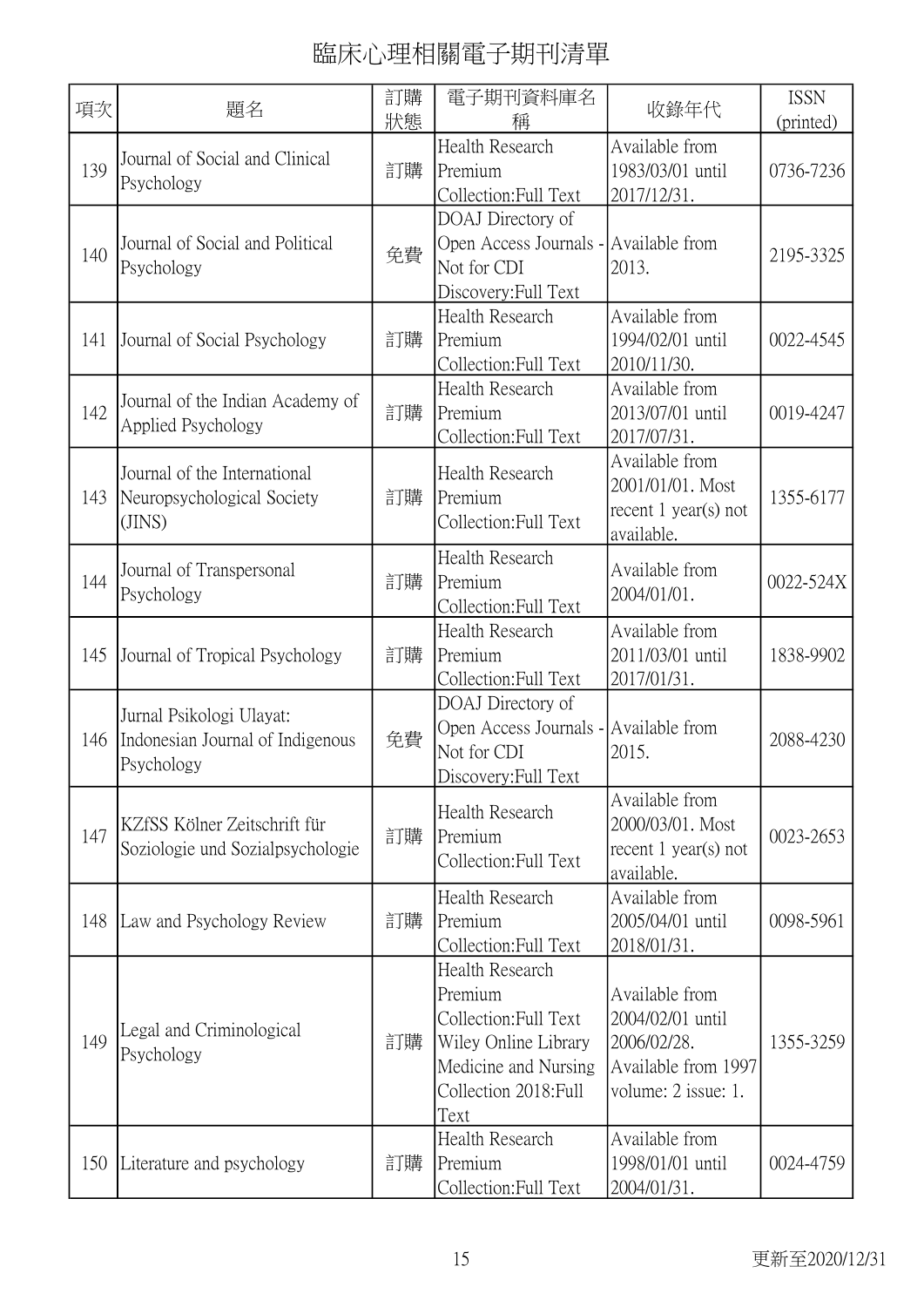| 項次  | 題名                                                               | 訂購<br>狀態 | 電子期刊資料庫名<br>稱                                                                                              | 收錄年代                                                                                                                                    | <b>ISSN</b><br>(printed) |
|-----|------------------------------------------------------------------|----------|------------------------------------------------------------------------------------------------------------|-----------------------------------------------------------------------------------------------------------------------------------------|--------------------------|
| 151 | Medical Critic and Psychological<br>Journal                      | 訂購       | PubMed Central<br>Journals Free: Full Text                                                                 | Available from 1861<br>volume: 1 until 1863<br>volume: 3 issue: 12.                                                                     |                          |
| 152 | Mediterranean Journal of Clinical<br>Psychology                  | 免費       | DOAJ Directory of<br>Open Access Journals - Available from<br>Not for CDI<br>Discovery: Full Text          | 2013.                                                                                                                                   |                          |
| 153 | Meta-Psychology                                                  | 免費       | DOAJ Directory of<br>Open Access Journals - Available from<br>Not for CDI<br>Discovery: Full Text          | 2019.                                                                                                                                   |                          |
| 154 | Military psychology                                              | 訂購       | <b>EBSCOhost CINAHL</b><br>Plus with Full<br>Text:Full Text                                                | Available from<br>1989/03/01 until<br>2012/11/30.                                                                                       | 0899-5605                |
| 155 | Netherlands Journal of Psychology                                | 訂購       | Health Research<br>Premium<br>Collection: Full Text                                                        | Available from<br>2004/02/01 until<br>2009/12/31.                                                                                       | 1872-552X                |
| 156 | NEUROPSYCHIATRIA I<br>NEUROPSYCHOLOGIA                           | 訂購       | Health Research<br>Premium<br>Collection: Full Text                                                        | Available from<br>2006/01/01.                                                                                                           | 1896-6764                |
| 157 | Neuropsychiatry,<br>neuropsychology, and behavioral<br>neurology | 訂購       | Ovid Lippincott<br>Williams and Wilkins<br><b>Total Access</b><br>Collection 2018: Full<br>Text            | Available from<br>2000/01/01 volume:<br>13 issue: 1 until<br>2002/12/31 volume:<br>15 issue: 4.                                         | 0894-878X                |
| 158 | Neuropsychologia                                                 | 訂購       | Elsevier ScienceDirect<br>Journals: Full Text<br>Elsevier SD<br>Neuroscience: Full Text 1995/01/01 volume: | Available from<br>1995.<br>Available from                                                                                               | 0028-3932                |
| 159 | Neuropsychological trends                                        | 免費       | DOAJ Directory of<br>Open Access Journals - Available from<br>Not for CDI<br>Discovery: Full Text          | 2007.                                                                                                                                   | 1970-321X                |
| 160 | Neuropsychology Review                                           | 訂購       | Health Research<br>Premium<br>Collection: Full Text                                                        | Available from<br>1997/06/01. Most<br>recent $1$ year(s) not<br>available.                                                              | 1040-7308                |
| 161 | New Zealand Journal of<br>Psychology                             | 訂購       | Health Research<br>Premium<br>Collection: Full Text<br>Health Research<br>Premium<br>Collection: Full Text | Available from<br>1998/06/01 until<br>2008/11/30.<br>Available from<br>2004/01/01 until<br>2004/12/31.<br>Available from<br>2009/01/01. | 0112-109X                |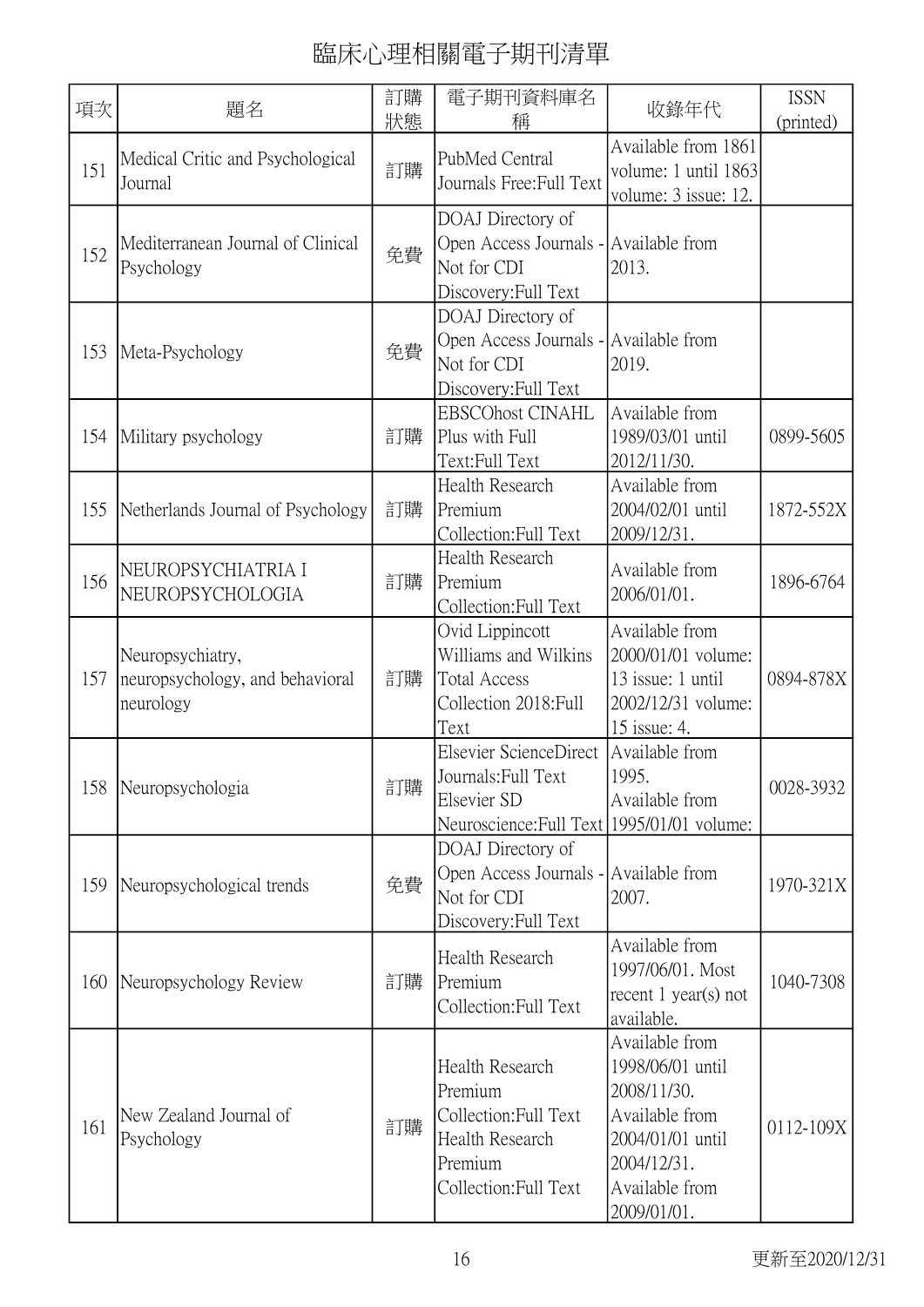| 項次  | 題名                                                                                         | 訂購<br>狀態 | 電子期刊資料庫名<br>稱                                                                                       | 收錄年代                                                                                                                                                                                           | <b>ISSN</b><br>(printed) |
|-----|--------------------------------------------------------------------------------------------|----------|-----------------------------------------------------------------------------------------------------|------------------------------------------------------------------------------------------------------------------------------------------------------------------------------------------------|--------------------------|
| 162 | North American Journal of<br>Psychology                                                    | 訂購       | Health Research<br>Premium<br>Collection: Full Text                                                 | Available from<br>1999/01/01.                                                                                                                                                                  | 1527-7143                |
| 163 | Open Journal of Medical<br>Psychology                                                      | 訂購       | Chinese Electronic<br>Periodical Services<br>Social Science: Full<br>Text<br>華藝中文電子期<br>刊:Full Text | Available from<br>2012/01/01 volume:<br>1 issue: 1 until<br>2018/07/31 volume:<br>7 issue: 3.<br>Available from<br>2012/01/01 volume:<br>1 issue: 1 until<br>2018/07/31 volume:<br>7 issue: 3. | 2165-9370                |
| 164 | Open Psychology                                                                            | 免費       | DOAJ Directory of<br>Open Access Journals -<br>Not for CDI<br>Discovery: Full Text                  | Available from<br>2019.                                                                                                                                                                        |                          |
| 165 | Pakistan Journal of Clinical<br>Psychology                                                 | 訂購       | Health Research<br>Premium<br>Collection: Full Text                                                 | Available from<br>2010/06/01 until<br>2016/12/31.                                                                                                                                              | 1019-438X                |
| 166 | Pakistan Journal of Psychological<br>Research                                              | 訂購       | Health Research<br>Premium<br>Collection: Full Text                                                 | Available from<br>2001/07/01.                                                                                                                                                                  | 1016-0604                |
| 167 | Pakistan Journal of Psychology                                                             | 訂購       | Health Research<br>Premium<br>Collection: Full Text                                                 | Available from<br>2009/06/01.                                                                                                                                                                  | 0030-9869                |
| 168 | Pakistan Journal of Social and<br>Clinical Psychology                                      | 訂購       | Health Research<br>Premium<br>Collection: Full Text                                                 | Available from<br>2008/06/01.                                                                                                                                                                  | 1727-4931                |
| 169 | Pastoral Psychology                                                                        | 訂購       | Health Research<br>Premium<br>Collection:Full Text                                                  | Available from<br>1997/01/01. Most<br>recent $1$ year(s) not<br>available.                                                                                                                     | 0031-2789                |
| 170 | Pedagogics, Psychology, Medical-<br>Biological Problems of Physical<br>Training and Sports | 免費       | DOAJ Directory of<br>Open Access Journals -<br>Not for CDI<br>Discovery: Full Text                  | Available from<br>1998.                                                                                                                                                                        | 1818-9172                |
| 171 | Pedagogics, psychology, medical-<br>biological problems of physical<br>training and sports | 免費       | DOAJ Directory of<br>Open Access Journals - Available from<br>Not for CDI<br>Discovery: Full Text   | 2013.                                                                                                                                                                                          | 2308-7269                |
| 172 | Pedagogy and Psychology of Sport                                                           | 免費       | DOAJ Directory of<br>Open Access Journals - Available from<br>Not for CDI<br>Discovery: Full Text   | 2015.                                                                                                                                                                                          |                          |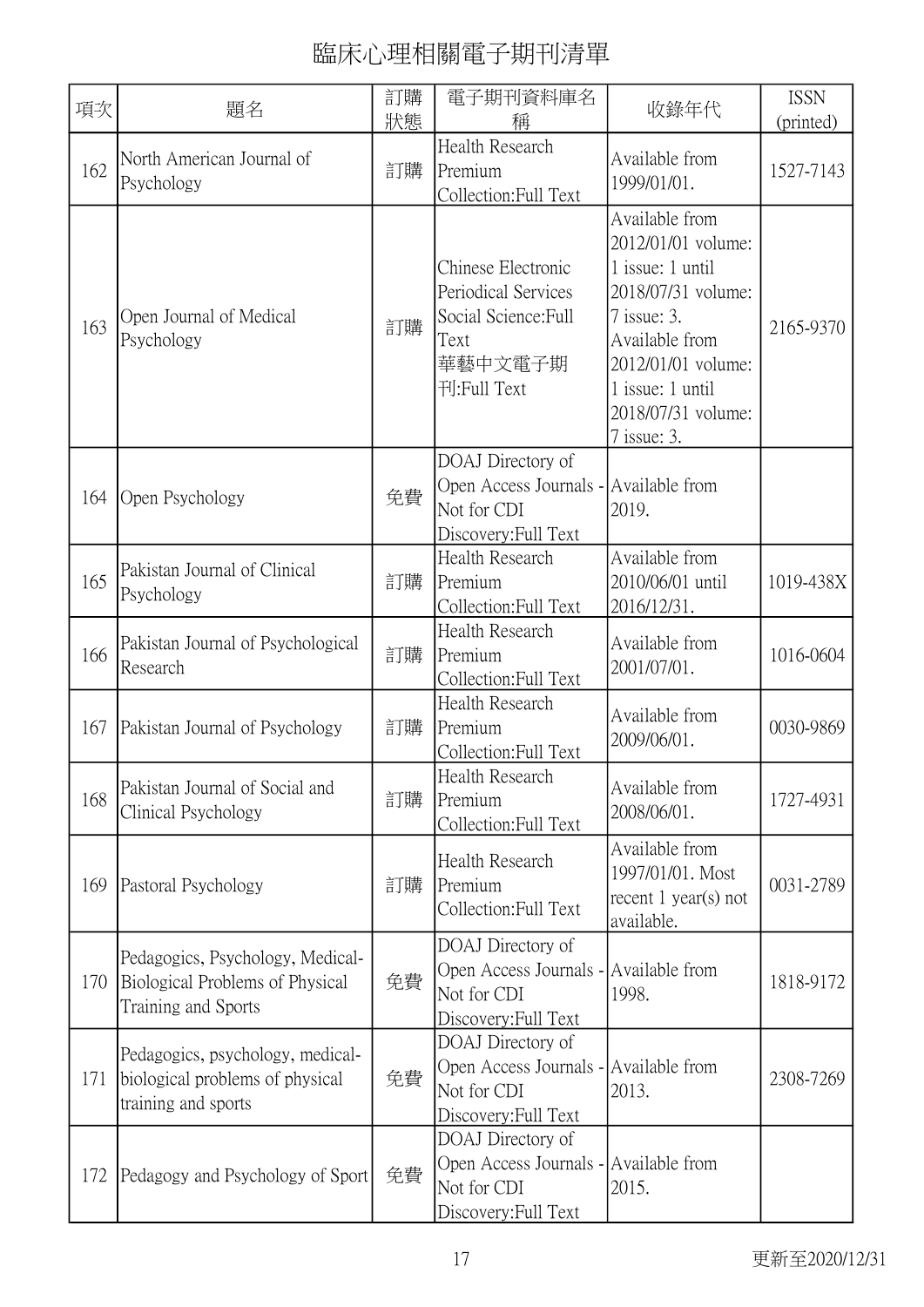| 項次  | 題名                                                        | 訂購<br>狀態 | 電子期刊資料庫名<br>稱                                                                                                                             | 收錄年代                                                                     | <b>ISSN</b><br>(printed) |
|-----|-----------------------------------------------------------|----------|-------------------------------------------------------------------------------------------------------------------------------------------|--------------------------------------------------------------------------|--------------------------|
| 173 | Personnel Psychology                                      | 訂購       | Health Research<br>Premium<br>Collection: Full Text                                                                                       | Available from<br>1987/12/01 until<br>2010/12/31.                        | 0031-5826                |
| 174 | Peshawar Journal of Psychology<br>and Behavioral Sciences | 訂購       | DOAJ Directory of<br>Open Access Journals -<br>Not for CDI<br>Discovery: Full Text<br>Health Research<br>Premium<br>Collection: Full Text | Available from<br>2015/01/01 until<br>2018/01/31.                        | 2415-6779                |
| 175 | Philosophical Psychology                                  | 訂購       | Health Research<br>Premium<br>Collection: Full Text                                                                                       | Available from<br>1997/09/01 until<br>2000/09/30.                        | 0951-5089                |
| 176 | Philosophy, Psychiatry, &<br>Psychology                   | 訂購       | Health Research<br>Premium<br>Collection: Full Text                                                                                       | Available from<br>2001/12/01. Most<br>recent 1 year(s) not<br>available. | 1071-6076                |
| 177 | Polish Psychological Bulletin                             | 訂購       | Health Research<br>Premium<br>Collection: Full Text                                                                                       | Available from<br>2008/01/01 until<br>2017/10/31.                        | 0079-2993                |
| 178 | Progress in Self Psychology                               | 訂購       | Health Research<br>Premium<br>Collection: Full Text                                                                                       | Available from<br>2003/01/01 until<br>2004/01/31.                        | 1943-5703                |
| 179 | Psychiatria i Psychologia<br>Kliniczna                    | 免費       | DOAJ Directory of<br>Open Access Journals - Available from<br>Not for CDI<br>Discovery: Full Text                                         | 2005.                                                                    | 1644-6313                |
| 180 | Psychiatry, psychology, and law                           | 訂購       | PubMed Central<br>Journals Free: Full Text recent 1 year(s) not                                                                           | Available from 2017<br>volume: 24. Most<br>available.                    | 1321-8719                |
| 181 | Psychologia : Avances de la<br>Disciplina                 | 訂購       | <b>Health Research</b><br>Premium<br>Collection: Full Text                                                                                | Available from<br>2012/01/01 until<br>2018/01/31.                        | 1900-2386                |
| 182 | Psychologia Rozwojowa                                     | 訂購       | Health Research<br>Premium<br>Collection: Full Text                                                                                       | Available from<br>2011/10/01.                                            | 1895-6297                |
| 183 | Psychologia Społeczna                                     | 免費       | DOAJ Directory of<br>Open Access Journals - Available from<br>Not for CDI<br>Discovery: Full Text                                         | 2006.                                                                    | 1896-1800                |
| 184 | Psychologica                                              | 免費       | DOAJ Directory of<br>Open Access Journals - Available from<br>Not for CDI<br>Discovery: Full Text                                         | 2009.                                                                    | 0871-4657                |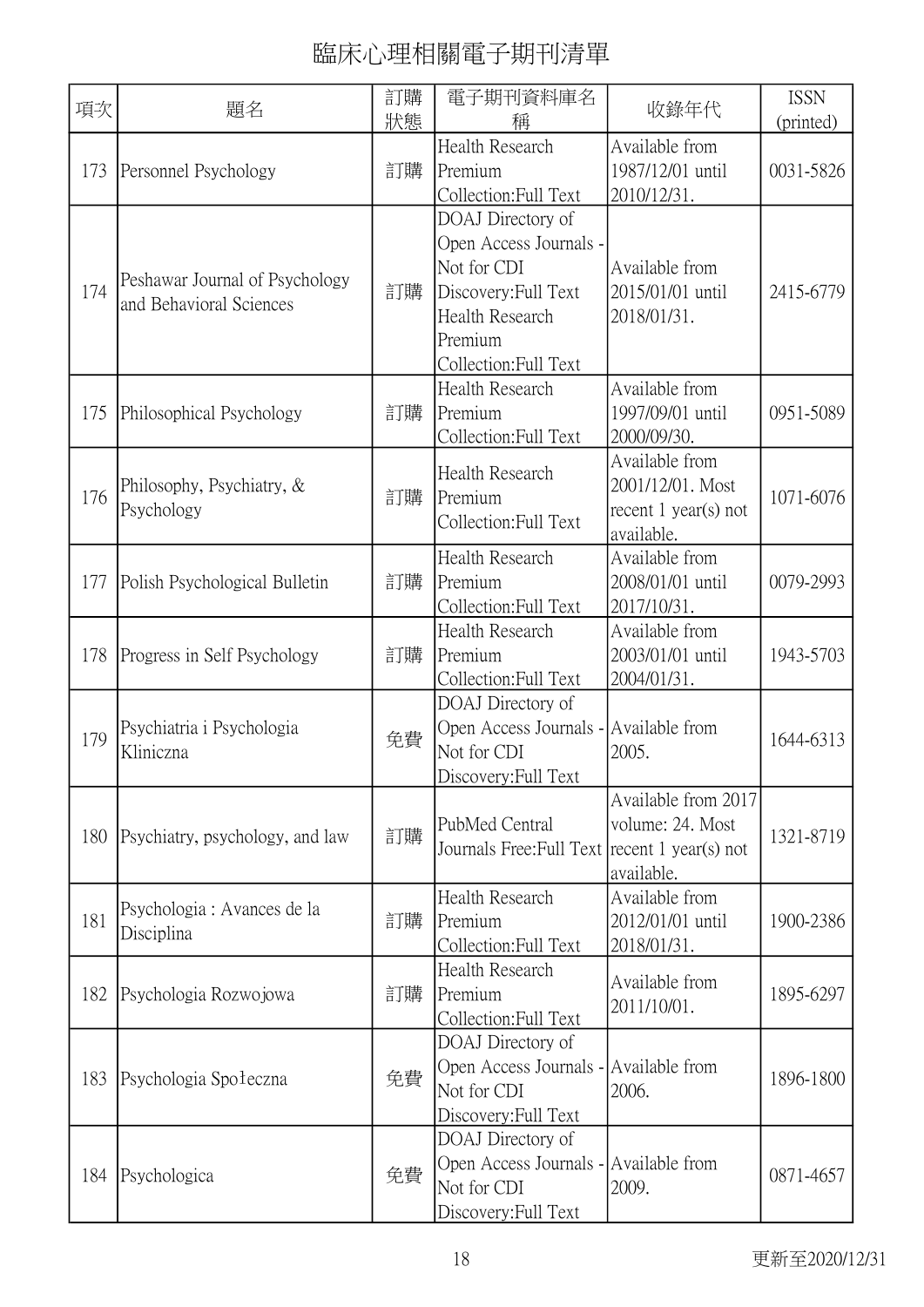| 項次  | 題名                                               | 訂購<br>狀態 | 電子期刊資料庫名<br>稱                                                                                                                             | 收錄年代                                                                       | <b>ISSN</b><br>(printed) |
|-----|--------------------------------------------------|----------|-------------------------------------------------------------------------------------------------------------------------------------------|----------------------------------------------------------------------------|--------------------------|
| 185 | Psychologica Belgica                             | 訂購       | DOAJ Directory of<br>Open Access Journals -<br>Not for CDI<br>Discovery: Full Text<br>PubMed Central<br>Journals Free: Full Text          | Available from 2014<br>volume: 54.                                         | 0033-2879                |
| 186 | Psychological clinic                             | 訂購       | PubMed Central<br>Journals Free: Full Text                                                                                                | Available from 1907<br>volume: 1 until 1935<br>volume: 23.                 |                          |
| 187 | Psychological Medicine                           | 訂購       | Health Research<br>Premium<br>Collection: Full Text                                                                                       | Available from<br>2001/01/01.                                              | 0033-2917                |
| 188 | Psychological Research                           | 訂購       | Health Research<br>Premium<br>Collection: Full Text                                                                                       | Available from<br>1997/06/01. Most<br>recent $1$ year(s) not<br>available. | 0340-0727                |
| 189 | Psychological Research on Urban<br>Society       | 免費       | DOAJ Directory of<br>Open Access Journals - Available from<br>Not for CDI<br>Discovery: Full Text                                         | 2018.                                                                      | 2620-3960                |
| 190 | Psychological Science &<br>Education             | 免費       | DOAJ Directory of<br>Open Access Journals - Available from<br>Not for CDI<br>Discovery: Full Text                                         | 2015.                                                                      | 1814-2052                |
| 191 | Psychological Test Adaptation and<br>Development | 訂購       | Journals@Ovid:Full<br>Text                                                                                                                | Available from 2020<br>volume: 4 issue: 7.                                 |                          |
| 192 | Psychological Test and<br>Assessment Modeling    | 訂購       | Health Research<br>Premium<br>Collection: Full Text                                                                                       | Available from<br>1999/01/01.                                              | 2190-0493                |
| 193 | Psychological Thought                            | 訂購       | DOAJ Directory of<br>Open Access Journals -<br>Not for CDI<br>Discovery: Full Text<br>Health Research<br>Premium<br>Collection: Full Text | Available from<br>2012/01/01.                                              | 2193-7281                |
| 194 | Psychological Topics                             | 訂購       | DOAJ Directory of<br>Open Access Journals -<br>Not for CDI<br>Discovery: Full Text<br>Health Research<br>Premium<br>Collection:Full Text  | Available from<br>2009/07/01.                                              | 1332-0742                |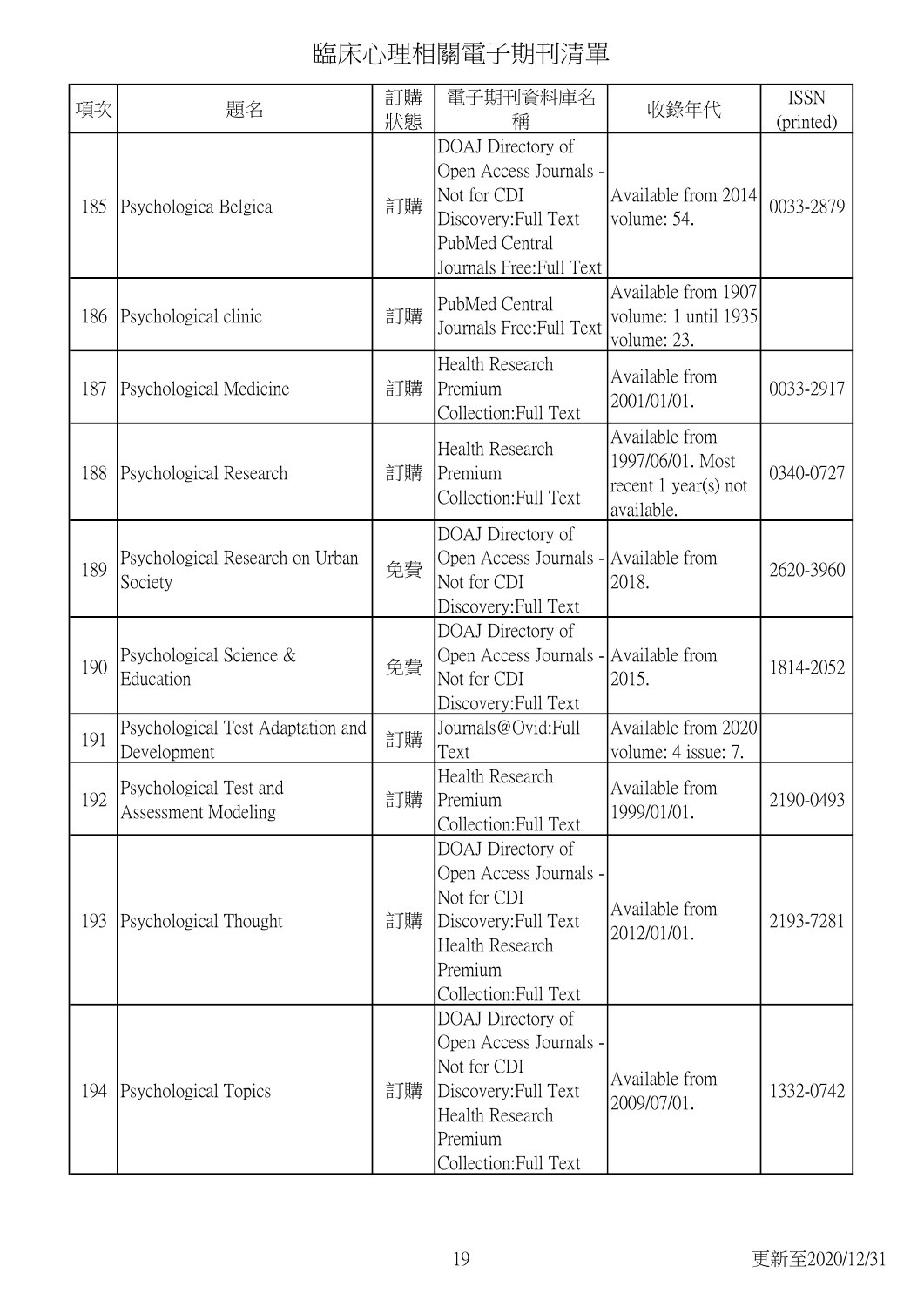| 項次  | 題名                                                             | 訂購<br>狀態 | 電子期刊資料庫名<br>稱                                                                                                                                                            | 收錄年代                                                                                                                                                                                             | <b>ISSN</b><br>(printed) |
|-----|----------------------------------------------------------------|----------|--------------------------------------------------------------------------------------------------------------------------------------------------------------------------|--------------------------------------------------------------------------------------------------------------------------------------------------------------------------------------------------|--------------------------|
| 195 | Psychologie pro praxi                                          | 免費       | DOAJ Directory of<br>Open Access Journals - Available from<br>Not for CDI<br>Discovery: Full Text                                                                        | 2015.                                                                                                                                                                                            | 1803-8670                |
| 196 | Psychologist                                                   | 訂購       | Health Research<br>Premium<br>Collection: Full Text                                                                                                                      | Available from<br>1998/08/01 until<br>2006/03/31.                                                                                                                                                | 0952-8229                |
| 197 | Psychology                                                     | 訂購       | Chinese Electronic<br>Periodical Services<br>Social Science: Full<br>Text<br>華藝中文電子期<br>刊:Full Text                                                                      | Available from<br>2011/09/01 volume:<br>2 issue: 6 until<br>2018/11/30 volume:<br>9 issue: 12.<br>Available from<br>2011/09/01 volume:<br>2 issue: 6 until<br>2018/11/30 volume:<br>9 issue: 12. | 2152-7180                |
| 198 | Psychology & health                                            | 訂購       | <b>EBSCOhost CINAHL</b><br>Plus with Full<br>Text:Full Text                                                                                                              | Available from<br>1999/01/01. Most<br>recent 1 year(s) $6$<br>$month(s)$ not<br>available.                                                                                                       | 0887-0446                |
|     | 199   Psychology & Marketing                                   | 訂購       | <b>Health Research</b><br>Premium<br>Collection: Full Text<br>Health Research<br>Premium<br>Collection: Full Text<br>Health Research<br>Premium<br>Collection: Full Text | Available from<br>1984/04/01 until<br>1985/10/31.<br>Available from<br>1986/01/01 until<br>1998/12/31.<br>Available from<br>1992/01/01 until<br>2005/08/31.                                      | 0742-6046                |
| 200 | Psychology and its Contexts                                    | 免費       | DOAJ Directory of<br>Open Access Journals - Available from<br>Not for CDI<br>Discovery: Full Text                                                                        | 2010.                                                                                                                                                                                            | 1803-9278                |
| 201 | Psychology and Psychotherapy:<br>Theory, Research and Practice | 訂購       | Health Research<br>Premium<br>Collection: Full Text<br>Wiley Online Library<br>All Journals: Full Text                                                                   | Available from<br>1998/03/01 until<br>2006/06/30.<br>Available from<br>1997.                                                                                                                     | 1476-0835                |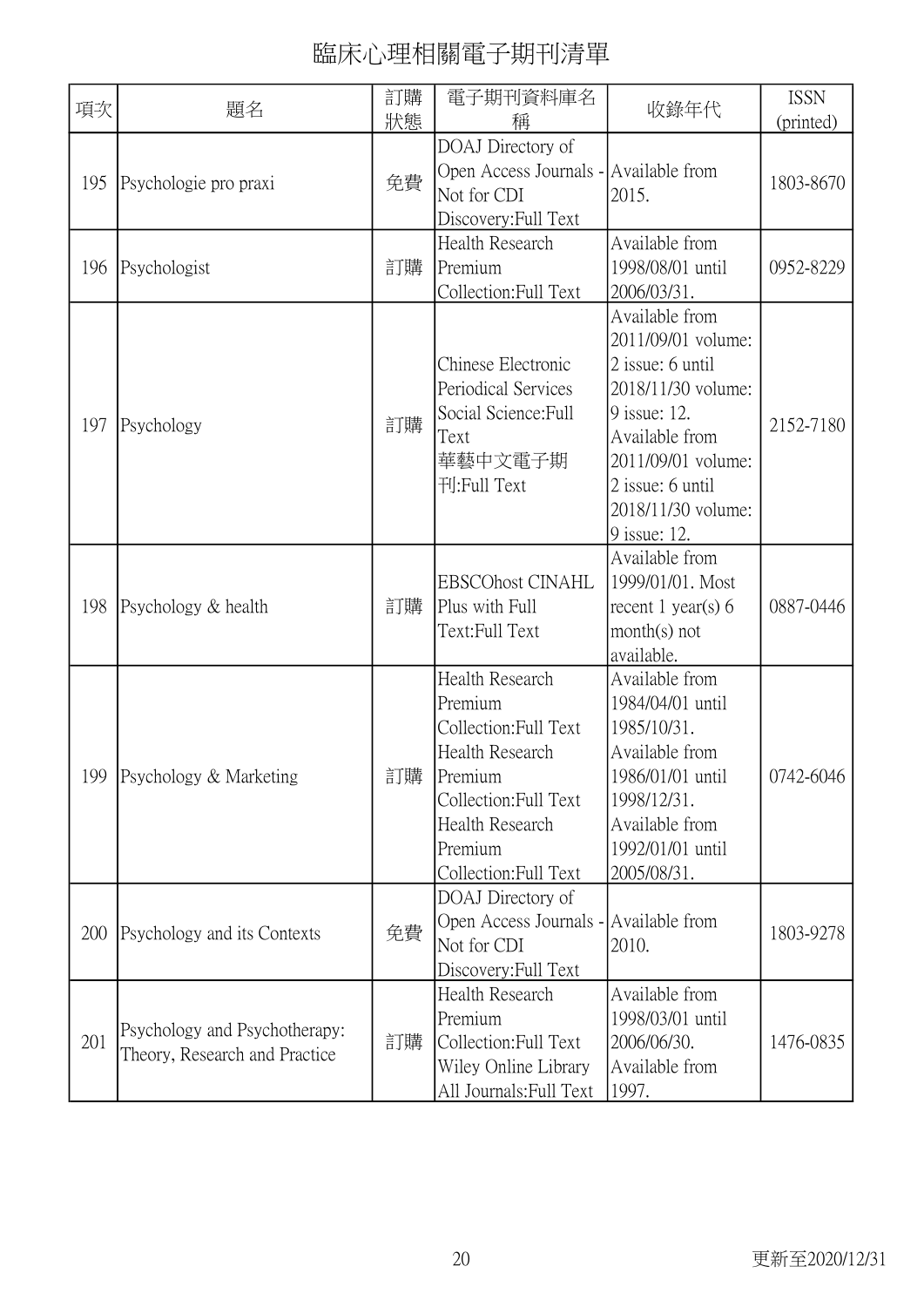| 項次  | 題名                                          | 訂購<br>狀態 | 電子期刊資料庫名<br>稱                                                                                                                             | 收錄年代                                                                                                                                                                                                | <b>ISSN</b><br>(printed) |
|-----|---------------------------------------------|----------|-------------------------------------------------------------------------------------------------------------------------------------------|-----------------------------------------------------------------------------------------------------------------------------------------------------------------------------------------------------|--------------------------|
| 202 | Psychology in Russia                        | 訂購       | DOAJ Directory of<br>Open Access Journals -<br>Not for CDI<br>Discovery: Full Text<br>Health Research<br>Premium<br>Collection: Full Text | Available from<br>2008/01/01.                                                                                                                                                                       | 2074-6857                |
| 203 | Psychology of Language and<br>Communication | 訂購       | DOAJ Directory of<br>Open Access Journals -<br>Not for CDI<br>Discovery: Full Text<br>Health Research<br>Premium<br>Collection: Full Text | Available from<br>2008/01/01.                                                                                                                                                                       | 1234-2238                |
| 204 | Psychology of Popular Media                 | 訂購       | Journals@Ovid:Full<br>Text                                                                                                                | Available from<br>2020/01/01 volume:<br>9 issue: 1.                                                                                                                                                 | 2689-6567                |
| 205 | Psychology of sport and exercise            | 訂購       | Elsevier ScienceDirect<br>Journals: Full Text<br>Elsevier SD Health<br>Sciences: Full Text                                                | Available from<br>2000.<br>Available from<br>2000/07/01 volume:                                                                                                                                     | 1469-0292                |
| 206 | Psychology of Well-Being                    | 訂購       | BioMed Central Open<br>Access Free: Full Text<br>Health Research<br>Premium<br>Collection: Full Text                                      | Available from 2011<br>volume: 1 issue: 1<br>until 2016.<br>Available from<br>2011/10/01 until<br>2016/11/30.                                                                                       |                          |
| 207 | Psychology Research                         | 訂購       | Chinese Electronic<br>Periodical Services<br>Social Science: Full<br>Text<br>華藝中文電子期<br>刊:Full Text                                       | Available from<br>2011/12/01 volume:<br>1 issue: 6 until<br>2011/12/31 volume:<br>1 issue: $6$ .<br>Available from<br>2011/12/01 volume:<br>1 issue: 6 until<br>2011/12/31 volume:<br>$1$ issue: 6. | 2159-5542                |
| 208 | Psychology Research                         | 訂購       | Health Research<br>Premium<br>Collection: Full Text                                                                                       | Available from<br>2010/12/01 until<br>2014/09/30.                                                                                                                                                   | 1838-658X                |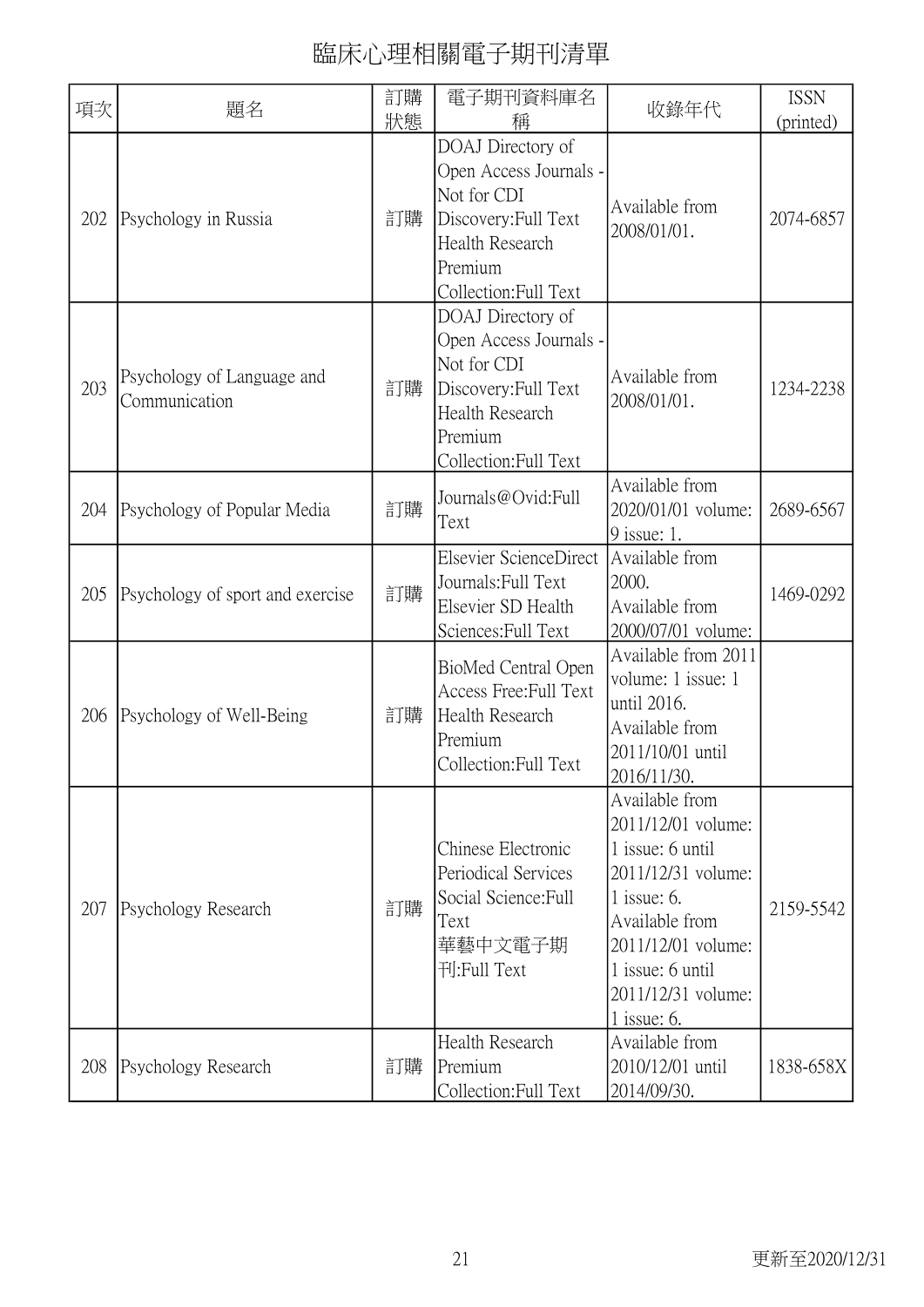| 項次  | 題名                                                     | 訂購 | 電子期刊資料庫名                                                                                                                                                                                                                            | 收錄年代                                                                                                                               | <b>ISSN</b> |
|-----|--------------------------------------------------------|----|-------------------------------------------------------------------------------------------------------------------------------------------------------------------------------------------------------------------------------------|------------------------------------------------------------------------------------------------------------------------------------|-------------|
|     |                                                        | 狀態 | 稱                                                                                                                                                                                                                                   |                                                                                                                                    | (printed)   |
| 209 | Psychology Research and<br>Behavior Management         | 訂購 | DOAJ Directory of<br>Open Access Journals -<br>Not for CDI<br>Discovery: Full Text<br>Health Research<br>Premium<br>Collection: Full Text<br>PubMed Central<br>Journals Free: Full Text<br>PubMed Central Open<br>Access: Full Text | Available from<br>2008/01/01.<br>Available from 2008<br>volume: 1.<br>Available from 2008<br>volume: 1.                            | 1179-1578   |
| 210 | Psychology Today                                       | 訂購 | <b>EBSCOhost CINAHL</b><br>Plus with Full<br>Text:Full Text<br>Health Research<br>Premium<br>Collection: Full Text                                                                                                                  | Available from<br>1992/01/01.<br>Available from<br>1988/01/01 until<br>1989/12/31.<br>Available from<br>1992/01/01.                | 0033-3107   |
| 211 | Psychology, Community & Health                         | 訂購 | DOAJ Directory of<br>Open Access Journals -<br>Not for CDI<br>Discovery: Full Text<br><b>Health Research</b><br>Premium<br>Collection: Full Text                                                                                    | Available from<br>2012/05/01.                                                                                                      | 2182-438X   |
| 212 | Psychology, Health & Medicine                          | 訂購 | <b>EBSCOhost CINAHL</b><br>Plus with Full<br>Text:Full Text<br><b>Health Research</b><br>Premium<br>Collection: Full Text                                                                                                           | Available from<br>1997. Most recent 1<br>year(s) 6 month(s)<br>not available.<br>Available from<br>1998/05/01 until<br>2000/11/30. | 1354-8506   |
| 213 | Qualitative Research in<br>Psychology                  | 訂購 | Health Research<br>Premium<br>Collection: Full Text                                                                                                                                                                                 | Available from<br>2004/04/01 until<br>2006/10/31.                                                                                  | 1478-0887   |
| 214 | Review of Philosophy and<br>Psychology                 | 訂購 | Health Research<br>Premium<br>Collection: Full Text                                                                                                                                                                                 | Available from<br>2010/03/01 until<br>2018/12/31.                                                                                  | 1878-5158   |
| 215 | Romanian Journal of Applied<br>Psychology (RJAP)       | 免費 | DOAJ Directory of<br>Open Access Journals - Available from<br>Not for CDI<br>Discovery: Full Text                                                                                                                                   | 2009.                                                                                                                              |             |
| 216 | Romanian Journal of Experimental<br>Applied Psychology | 訂購 | Health Research<br>Premium<br>Collection: Full Text                                                                                                                                                                                 | Available from<br>2010/01/01 until<br>2016/10/31.                                                                                  | 2069-1971   |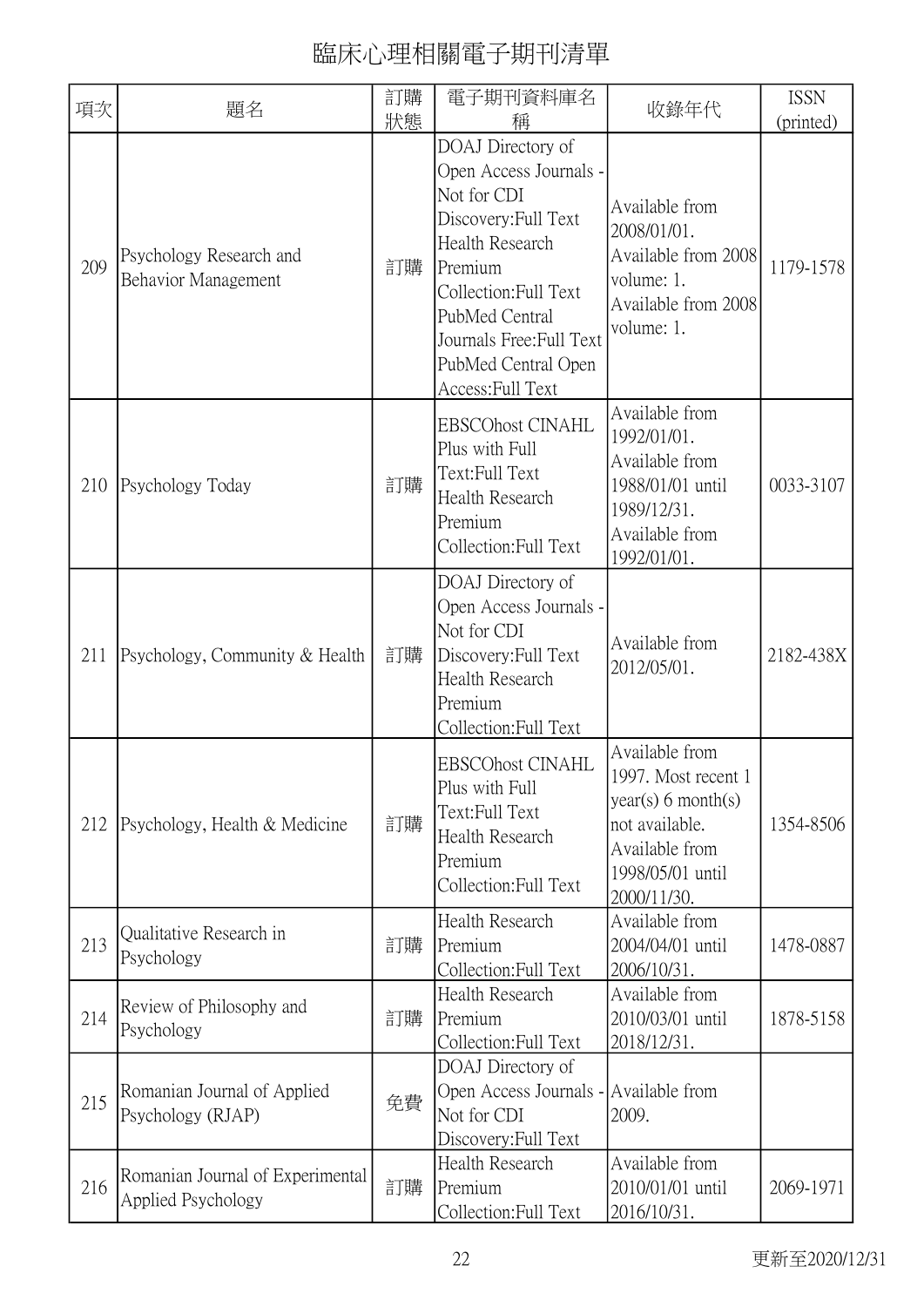| 項次  | 題名                                                                           | 訂購<br>狀態 | 電子期刊資料庫名<br>稱                                                                                                                    | 收錄年代                                                                                                                    | <b>ISSN</b><br>(printed) |
|-----|------------------------------------------------------------------------------|----------|----------------------------------------------------------------------------------------------------------------------------------|-------------------------------------------------------------------------------------------------------------------------|--------------------------|
| 217 | Romanian Journal of School<br>Psychology                                     | 訂購       | Health Research<br>Premium<br>Collection: Full Text                                                                              | Available from<br>2017/06/01.                                                                                           | 2248-244X                |
| 218 | Russian Journal of Education and<br>Psychology                               | 免費       | DOAJ Directory of<br>Open Access Journals - Available from<br>Not for CDI<br>Discovery: Full Text                                | 2018.                                                                                                                   | 2658-4034                |
| 219 | Scandinavian Journal of Child and<br>Adolescent Psychiatry and<br>Psychology | 訂購       | DOAJ Directory of<br>Open Access Journals -<br>Not for CDI<br>Discovery: Full Text<br>PubMed Central<br>Journals Free: Full Text | Available from 2018<br>volume: 6.                                                                                       |                          |
| 220 | Scandinavian Journal of<br>Psychology                                        | 訂購       | Wiley Online Library<br>All Journals: Full Text                                                                                  | Available from<br>1997.                                                                                                 | 0036-5564                |
| 221 | Scandinavian Journal of Work and<br>Organizational Psychology                | 免費       | DOAJ Directory of<br>Open Access Journals - Available from<br>Not for CDI<br>Discovery: Full Text                                | 2016.                                                                                                                   |                          |
| 222 | School Psychology Review                                                     | 訂購       | Health Research<br>Premium<br>Collection: Full Text                                                                              | Available from<br>1998/09/01.                                                                                           | 0279-6015                |
| 223 | SIS Journal of Projective<br>Psychology & Mental Health                      | 訂購       | Health Research<br>Premium<br>Collection: Full Text                                                                              | Available from<br>1994/01/01.                                                                                           | 0971-6610                |
| 224 | Social Psychology of Education                                               | 訂購       | Health Research<br>Premium<br>Collection: Full Text                                                                              | Available from<br>1996/12/01. Most<br>recent $1$ year(s) not<br>available.                                              | 1381-2890                |
| 225 | Social Psychology Quarterly                                                  | 訂購       | Health Research<br>Premium<br>Collection: Full Text                                                                              | Available from<br>1995/09/01 until<br>2013/06/30.                                                                       | 0190-2725                |
| 226 | Socioaffective Neuroscience &<br>Psychology                                  | 訂購       | Health Research<br>Premium<br>Collection: Full Text<br>PubMed Central<br>Journals Free: Full Text                                | Available from<br>2013/01/01 until<br>2018/01/31.<br>Available from 2011<br>volume: 1 until 2018<br>volume: 8 issue: 1. | 2000-9011                |
| 227 | South African Journal of Industrial<br>Psychology                            | 免費       | DOAJ Directory of<br>Open Access Journals - Available from<br>Not for CDI<br>Discovery: Full Text                                | 1975.                                                                                                                   | 0258-5200                |
| 228 | Spanish Journal of Psychology                                                | 訂購       | Health Research<br>Premium<br>Collection: Full Text                                                                              | Available from<br>2006/01/01 until<br>2012/09/30.                                                                       | 1138-7416                |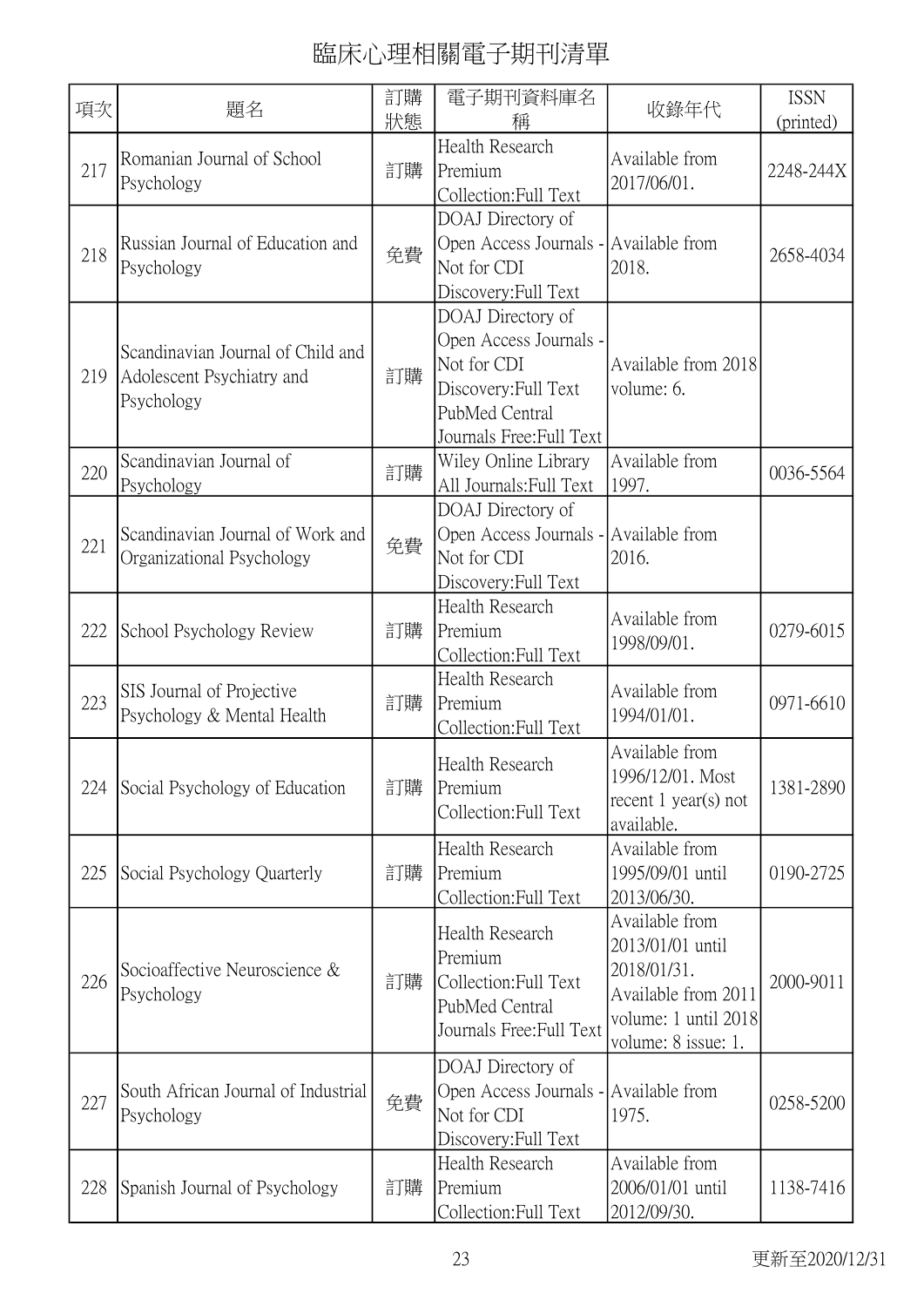| 狀態<br>稱<br>(printed)<br>DOAJ Directory of<br>Open Access Journals - Available from<br>Spiritual Psychology and<br>免費<br>229<br>Counseling<br>Not for CDI<br>2016.<br>Discovery: Full Text<br>DOAJ Directory of<br>Open Access Journals -<br>Not for CDI<br>Available from<br>230<br>訂購<br>0039-3320<br>Discovery: Full Text<br>Studia Psychologica<br>2005/01/01.<br>Health Research<br>Premium<br>Collection: Full Text<br>Available from<br>Health Research<br>訂購<br>2011/01/01 until<br>0081-685X<br>231<br>Premium<br>Studia Psychologiczne<br>Collection: Full Text<br>2012/01/31.<br>Health Research<br>Available from<br>The American Journal of<br>232<br>訂購<br>Premium<br>1995/07/01 until<br>0002-9556<br>Psychology<br>Collection: Full Text<br>2001/12/31.<br>Available from<br>Health Research<br>2011/07/01. Most<br>The Educational and<br>233<br>訂購<br>Premium<br>2059-0776<br>Developmental Psychologist<br>recent 1 year(s) not<br>Collection: Full Text<br>available.<br>DOAJ Directory of<br>The European Journal of<br>Open Access Journals - Available from<br>免費<br>234<br>2195-7614<br>Not for CDI<br>Counselling Psychology<br>2009.<br>Discovery: Full Text<br>DOAJ Directory of<br>Open Access Journals -<br>Not for CDI<br>Available from<br>Discovery: Full Text<br>The European Journal of<br>2012/01/01 until<br>Health Research<br>訂購<br>235<br>Psychology Applied to Legal<br>2013/07/31.<br>1889-1861<br>Premium<br>Available from<br>Context<br>Collection: Full Text<br>2014/01/01.<br>Health Research<br>Premium<br>Collection: Full Text<br>Available from<br>2006/01/01 until<br>Health Research<br>2009/12/31.<br>訂購<br>0303-3910<br>236<br>Premium<br>The Irish Journal of Psychology<br>Available from<br>Collection: Full Text<br>2011/01/01 until | 項次 | 題名 | 訂購 | 電子期刊資料庫名 | 收錄年代        | <b>ISSN</b> |
|-----------------------------------------------------------------------------------------------------------------------------------------------------------------------------------------------------------------------------------------------------------------------------------------------------------------------------------------------------------------------------------------------------------------------------------------------------------------------------------------------------------------------------------------------------------------------------------------------------------------------------------------------------------------------------------------------------------------------------------------------------------------------------------------------------------------------------------------------------------------------------------------------------------------------------------------------------------------------------------------------------------------------------------------------------------------------------------------------------------------------------------------------------------------------------------------------------------------------------------------------------------------------------------------------------------------------------------------------------------------------------------------------------------------------------------------------------------------------------------------------------------------------------------------------------------------------------------------------------------------------------------------------------------------------------------------------------------------------------------------------------------------------------------------------|----|----|----|----------|-------------|-------------|
|                                                                                                                                                                                                                                                                                                                                                                                                                                                                                                                                                                                                                                                                                                                                                                                                                                                                                                                                                                                                                                                                                                                                                                                                                                                                                                                                                                                                                                                                                                                                                                                                                                                                                                                                                                                               |    |    |    |          |             |             |
|                                                                                                                                                                                                                                                                                                                                                                                                                                                                                                                                                                                                                                                                                                                                                                                                                                                                                                                                                                                                                                                                                                                                                                                                                                                                                                                                                                                                                                                                                                                                                                                                                                                                                                                                                                                               |    |    |    |          |             |             |
|                                                                                                                                                                                                                                                                                                                                                                                                                                                                                                                                                                                                                                                                                                                                                                                                                                                                                                                                                                                                                                                                                                                                                                                                                                                                                                                                                                                                                                                                                                                                                                                                                                                                                                                                                                                               |    |    |    |          |             |             |
|                                                                                                                                                                                                                                                                                                                                                                                                                                                                                                                                                                                                                                                                                                                                                                                                                                                                                                                                                                                                                                                                                                                                                                                                                                                                                                                                                                                                                                                                                                                                                                                                                                                                                                                                                                                               |    |    |    |          |             |             |
|                                                                                                                                                                                                                                                                                                                                                                                                                                                                                                                                                                                                                                                                                                                                                                                                                                                                                                                                                                                                                                                                                                                                                                                                                                                                                                                                                                                                                                                                                                                                                                                                                                                                                                                                                                                               |    |    |    |          |             |             |
|                                                                                                                                                                                                                                                                                                                                                                                                                                                                                                                                                                                                                                                                                                                                                                                                                                                                                                                                                                                                                                                                                                                                                                                                                                                                                                                                                                                                                                                                                                                                                                                                                                                                                                                                                                                               |    |    |    |          |             |             |
|                                                                                                                                                                                                                                                                                                                                                                                                                                                                                                                                                                                                                                                                                                                                                                                                                                                                                                                                                                                                                                                                                                                                                                                                                                                                                                                                                                                                                                                                                                                                                                                                                                                                                                                                                                                               |    |    |    |          |             |             |
|                                                                                                                                                                                                                                                                                                                                                                                                                                                                                                                                                                                                                                                                                                                                                                                                                                                                                                                                                                                                                                                                                                                                                                                                                                                                                                                                                                                                                                                                                                                                                                                                                                                                                                                                                                                               |    |    |    |          |             |             |
|                                                                                                                                                                                                                                                                                                                                                                                                                                                                                                                                                                                                                                                                                                                                                                                                                                                                                                                                                                                                                                                                                                                                                                                                                                                                                                                                                                                                                                                                                                                                                                                                                                                                                                                                                                                               |    |    |    |          |             |             |
|                                                                                                                                                                                                                                                                                                                                                                                                                                                                                                                                                                                                                                                                                                                                                                                                                                                                                                                                                                                                                                                                                                                                                                                                                                                                                                                                                                                                                                                                                                                                                                                                                                                                                                                                                                                               |    |    |    |          |             |             |
|                                                                                                                                                                                                                                                                                                                                                                                                                                                                                                                                                                                                                                                                                                                                                                                                                                                                                                                                                                                                                                                                                                                                                                                                                                                                                                                                                                                                                                                                                                                                                                                                                                                                                                                                                                                               |    |    |    |          |             |             |
|                                                                                                                                                                                                                                                                                                                                                                                                                                                                                                                                                                                                                                                                                                                                                                                                                                                                                                                                                                                                                                                                                                                                                                                                                                                                                                                                                                                                                                                                                                                                                                                                                                                                                                                                                                                               |    |    |    |          |             |             |
|                                                                                                                                                                                                                                                                                                                                                                                                                                                                                                                                                                                                                                                                                                                                                                                                                                                                                                                                                                                                                                                                                                                                                                                                                                                                                                                                                                                                                                                                                                                                                                                                                                                                                                                                                                                               |    |    |    |          |             |             |
|                                                                                                                                                                                                                                                                                                                                                                                                                                                                                                                                                                                                                                                                                                                                                                                                                                                                                                                                                                                                                                                                                                                                                                                                                                                                                                                                                                                                                                                                                                                                                                                                                                                                                                                                                                                               |    |    |    |          |             |             |
|                                                                                                                                                                                                                                                                                                                                                                                                                                                                                                                                                                                                                                                                                                                                                                                                                                                                                                                                                                                                                                                                                                                                                                                                                                                                                                                                                                                                                                                                                                                                                                                                                                                                                                                                                                                               |    |    |    |          |             |             |
|                                                                                                                                                                                                                                                                                                                                                                                                                                                                                                                                                                                                                                                                                                                                                                                                                                                                                                                                                                                                                                                                                                                                                                                                                                                                                                                                                                                                                                                                                                                                                                                                                                                                                                                                                                                               |    |    |    |          |             |             |
|                                                                                                                                                                                                                                                                                                                                                                                                                                                                                                                                                                                                                                                                                                                                                                                                                                                                                                                                                                                                                                                                                                                                                                                                                                                                                                                                                                                                                                                                                                                                                                                                                                                                                                                                                                                               |    |    |    |          |             |             |
|                                                                                                                                                                                                                                                                                                                                                                                                                                                                                                                                                                                                                                                                                                                                                                                                                                                                                                                                                                                                                                                                                                                                                                                                                                                                                                                                                                                                                                                                                                                                                                                                                                                                                                                                                                                               |    |    |    |          |             |             |
|                                                                                                                                                                                                                                                                                                                                                                                                                                                                                                                                                                                                                                                                                                                                                                                                                                                                                                                                                                                                                                                                                                                                                                                                                                                                                                                                                                                                                                                                                                                                                                                                                                                                                                                                                                                               |    |    |    |          |             |             |
|                                                                                                                                                                                                                                                                                                                                                                                                                                                                                                                                                                                                                                                                                                                                                                                                                                                                                                                                                                                                                                                                                                                                                                                                                                                                                                                                                                                                                                                                                                                                                                                                                                                                                                                                                                                               |    |    |    |          |             |             |
|                                                                                                                                                                                                                                                                                                                                                                                                                                                                                                                                                                                                                                                                                                                                                                                                                                                                                                                                                                                                                                                                                                                                                                                                                                                                                                                                                                                                                                                                                                                                                                                                                                                                                                                                                                                               |    |    |    |          |             |             |
|                                                                                                                                                                                                                                                                                                                                                                                                                                                                                                                                                                                                                                                                                                                                                                                                                                                                                                                                                                                                                                                                                                                                                                                                                                                                                                                                                                                                                                                                                                                                                                                                                                                                                                                                                                                               |    |    |    |          |             |             |
|                                                                                                                                                                                                                                                                                                                                                                                                                                                                                                                                                                                                                                                                                                                                                                                                                                                                                                                                                                                                                                                                                                                                                                                                                                                                                                                                                                                                                                                                                                                                                                                                                                                                                                                                                                                               |    |    |    |          |             |             |
|                                                                                                                                                                                                                                                                                                                                                                                                                                                                                                                                                                                                                                                                                                                                                                                                                                                                                                                                                                                                                                                                                                                                                                                                                                                                                                                                                                                                                                                                                                                                                                                                                                                                                                                                                                                               |    |    |    |          |             |             |
|                                                                                                                                                                                                                                                                                                                                                                                                                                                                                                                                                                                                                                                                                                                                                                                                                                                                                                                                                                                                                                                                                                                                                                                                                                                                                                                                                                                                                                                                                                                                                                                                                                                                                                                                                                                               |    |    |    |          |             |             |
|                                                                                                                                                                                                                                                                                                                                                                                                                                                                                                                                                                                                                                                                                                                                                                                                                                                                                                                                                                                                                                                                                                                                                                                                                                                                                                                                                                                                                                                                                                                                                                                                                                                                                                                                                                                               |    |    |    |          |             |             |
|                                                                                                                                                                                                                                                                                                                                                                                                                                                                                                                                                                                                                                                                                                                                                                                                                                                                                                                                                                                                                                                                                                                                                                                                                                                                                                                                                                                                                                                                                                                                                                                                                                                                                                                                                                                               |    |    |    |          |             |             |
|                                                                                                                                                                                                                                                                                                                                                                                                                                                                                                                                                                                                                                                                                                                                                                                                                                                                                                                                                                                                                                                                                                                                                                                                                                                                                                                                                                                                                                                                                                                                                                                                                                                                                                                                                                                               |    |    |    |          |             |             |
|                                                                                                                                                                                                                                                                                                                                                                                                                                                                                                                                                                                                                                                                                                                                                                                                                                                                                                                                                                                                                                                                                                                                                                                                                                                                                                                                                                                                                                                                                                                                                                                                                                                                                                                                                                                               |    |    |    |          |             |             |
|                                                                                                                                                                                                                                                                                                                                                                                                                                                                                                                                                                                                                                                                                                                                                                                                                                                                                                                                                                                                                                                                                                                                                                                                                                                                                                                                                                                                                                                                                                                                                                                                                                                                                                                                                                                               |    |    |    |          |             |             |
|                                                                                                                                                                                                                                                                                                                                                                                                                                                                                                                                                                                                                                                                                                                                                                                                                                                                                                                                                                                                                                                                                                                                                                                                                                                                                                                                                                                                                                                                                                                                                                                                                                                                                                                                                                                               |    |    |    |          |             |             |
|                                                                                                                                                                                                                                                                                                                                                                                                                                                                                                                                                                                                                                                                                                                                                                                                                                                                                                                                                                                                                                                                                                                                                                                                                                                                                                                                                                                                                                                                                                                                                                                                                                                                                                                                                                                               |    |    |    |          |             |             |
|                                                                                                                                                                                                                                                                                                                                                                                                                                                                                                                                                                                                                                                                                                                                                                                                                                                                                                                                                                                                                                                                                                                                                                                                                                                                                                                                                                                                                                                                                                                                                                                                                                                                                                                                                                                               |    |    |    |          |             |             |
|                                                                                                                                                                                                                                                                                                                                                                                                                                                                                                                                                                                                                                                                                                                                                                                                                                                                                                                                                                                                                                                                                                                                                                                                                                                                                                                                                                                                                                                                                                                                                                                                                                                                                                                                                                                               |    |    |    |          |             |             |
|                                                                                                                                                                                                                                                                                                                                                                                                                                                                                                                                                                                                                                                                                                                                                                                                                                                                                                                                                                                                                                                                                                                                                                                                                                                                                                                                                                                                                                                                                                                                                                                                                                                                                                                                                                                               |    |    |    |          |             |             |
|                                                                                                                                                                                                                                                                                                                                                                                                                                                                                                                                                                                                                                                                                                                                                                                                                                                                                                                                                                                                                                                                                                                                                                                                                                                                                                                                                                                                                                                                                                                                                                                                                                                                                                                                                                                               |    |    |    |          |             |             |
| Health Research<br>Available from                                                                                                                                                                                                                                                                                                                                                                                                                                                                                                                                                                                                                                                                                                                                                                                                                                                                                                                                                                                                                                                                                                                                                                                                                                                                                                                                                                                                                                                                                                                                                                                                                                                                                                                                                             |    |    |    |          | 2011/09/30. |             |
| The Journal of General<br>237<br>訂購<br>Premium<br>1994/01/01 until<br>0022-1309                                                                                                                                                                                                                                                                                                                                                                                                                                                                                                                                                                                                                                                                                                                                                                                                                                                                                                                                                                                                                                                                                                                                                                                                                                                                                                                                                                                                                                                                                                                                                                                                                                                                                                               |    |    |    |          |             |             |
| Psychology<br>Collection: Full Text<br>2010/10/31.                                                                                                                                                                                                                                                                                                                                                                                                                                                                                                                                                                                                                                                                                                                                                                                                                                                                                                                                                                                                                                                                                                                                                                                                                                                                                                                                                                                                                                                                                                                                                                                                                                                                                                                                            |    |    |    |          |             |             |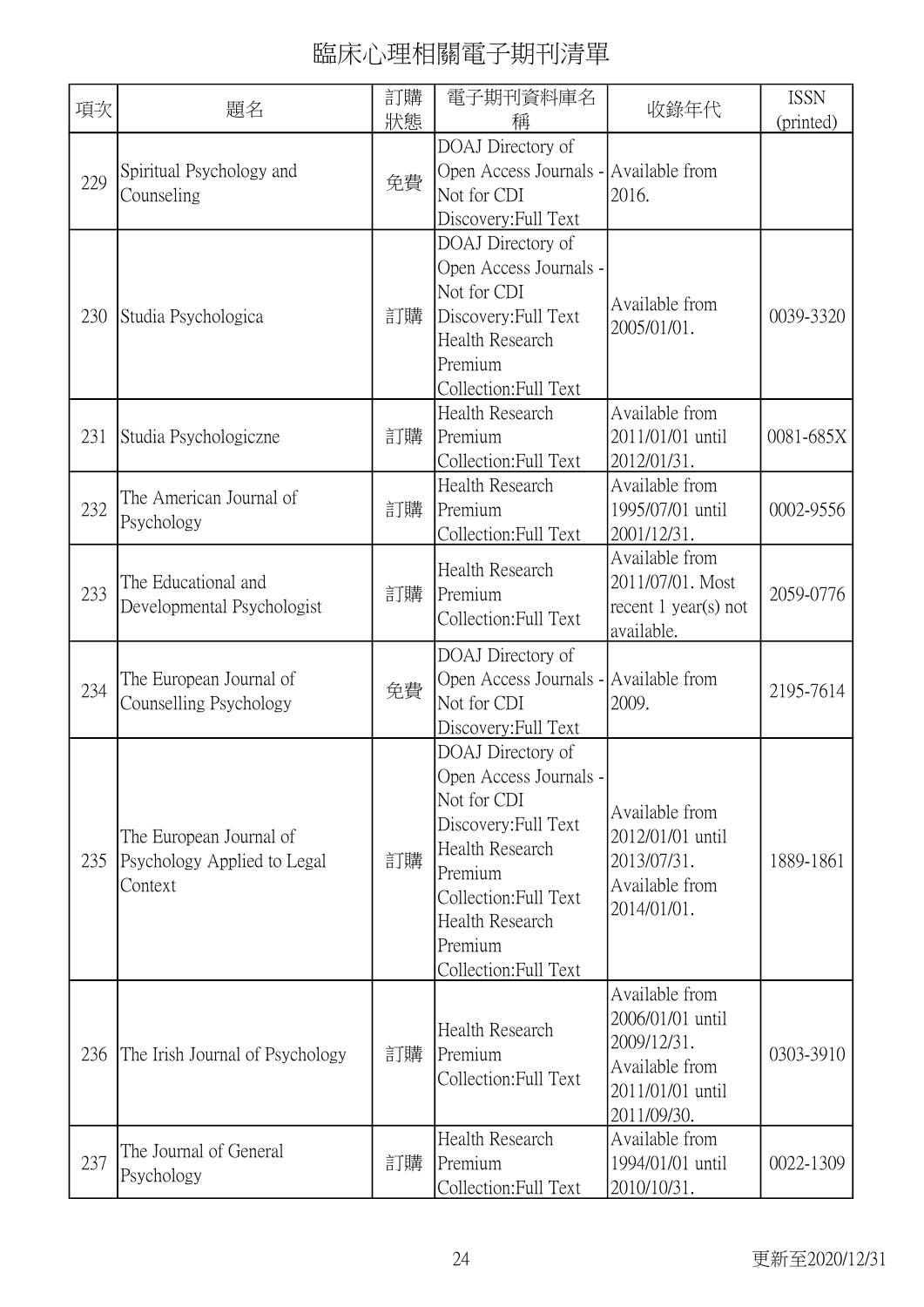| 項次  | 題名                                                                                      | 訂購<br>狀態 | 電子期刊資料庫名<br>稱                                                                                       | 收錄年代                                                                                                                                                                                               | <b>ISSN</b><br>(printed) |
|-----|-----------------------------------------------------------------------------------------|----------|-----------------------------------------------------------------------------------------------------|----------------------------------------------------------------------------------------------------------------------------------------------------------------------------------------------------|--------------------------|
| 238 | The Journal of Psychology                                                               | 訂購       | Health Research<br>Premium<br>Collection: Full Text                                                 | Available from<br>1994/01/01 until<br>2010/11/30.                                                                                                                                                  | 0022-3980                |
| 239 | The journals of gerontology. Series<br>B, Psychological sciences and<br>social sciences | 訂購       | Oxford University<br>Press Journals<br>Current:Full Text                                            | Available from<br>1996.                                                                                                                                                                            | 1079-5014                |
| 240 | The Psychological Record                                                                | 訂購       | Health Research<br>Premium<br>Collection:Full Text                                                  | Available from<br>1994/01/01 until<br>2014/12/31.<br>Available from<br>2017/09/01. Most<br>recent $1$ year(s) not<br>available.                                                                    | 0033-2933                |
| 241 | Trends in Psychology                                                                    | 免費       | DOAJ Directory of<br>Open Access Journals - Available from<br>Not for CDI<br>Discovery: Full Text   | 1993.                                                                                                                                                                                              | 2358-1883                |
| 242 | Tutorials in quantitative methods<br>for psychology                                     | 免費       | DOAJ Directory of<br>Open Access Journals - Available from<br>Not for CDI<br>Discovery: Full Text   | 2005.                                                                                                                                                                                              | 1913-4126                |
| 243 | Universitas Psychologica                                                                | 訂購       | Health Research<br>Premium<br>Collection: Full Text                                                 | Available from<br>2011/01/01.                                                                                                                                                                      | 1657-9267                |
| 244 | 中國心理衛生雜誌                                                                                | 訂購       | Chinese Electronic<br>Periodical Services<br>Social Science: Full<br>Text<br>華藝中文電子期<br>刊:Full Text | Available from<br>2008/01/10 volume:<br>22 issue: 1 until<br>2011/09/10 volume:<br>25 issue: 9.<br>Available from<br>2008/01/10 volume:<br>22 issue: 1 until<br>2011/09/10 volume:<br>25 issue: 9. | 1000-6729                |
| 245 | 中國臨床心理學雜誌                                                                               | 訂購       | Chinese Electronic<br>Periodical Services<br>Social Science: Full<br>Text<br>華藝中文電子期<br>刊:Full Text | Available from<br>2005/08/20 volume:<br>13 issue: 3 until<br>2008/12/25 volume:<br>16 issue: 6.<br>Available from<br>2005/08/20 volume:<br>13 issue: 3 until<br>2008/12/25 volume:<br>16 issue: 6. | 1005-3611                |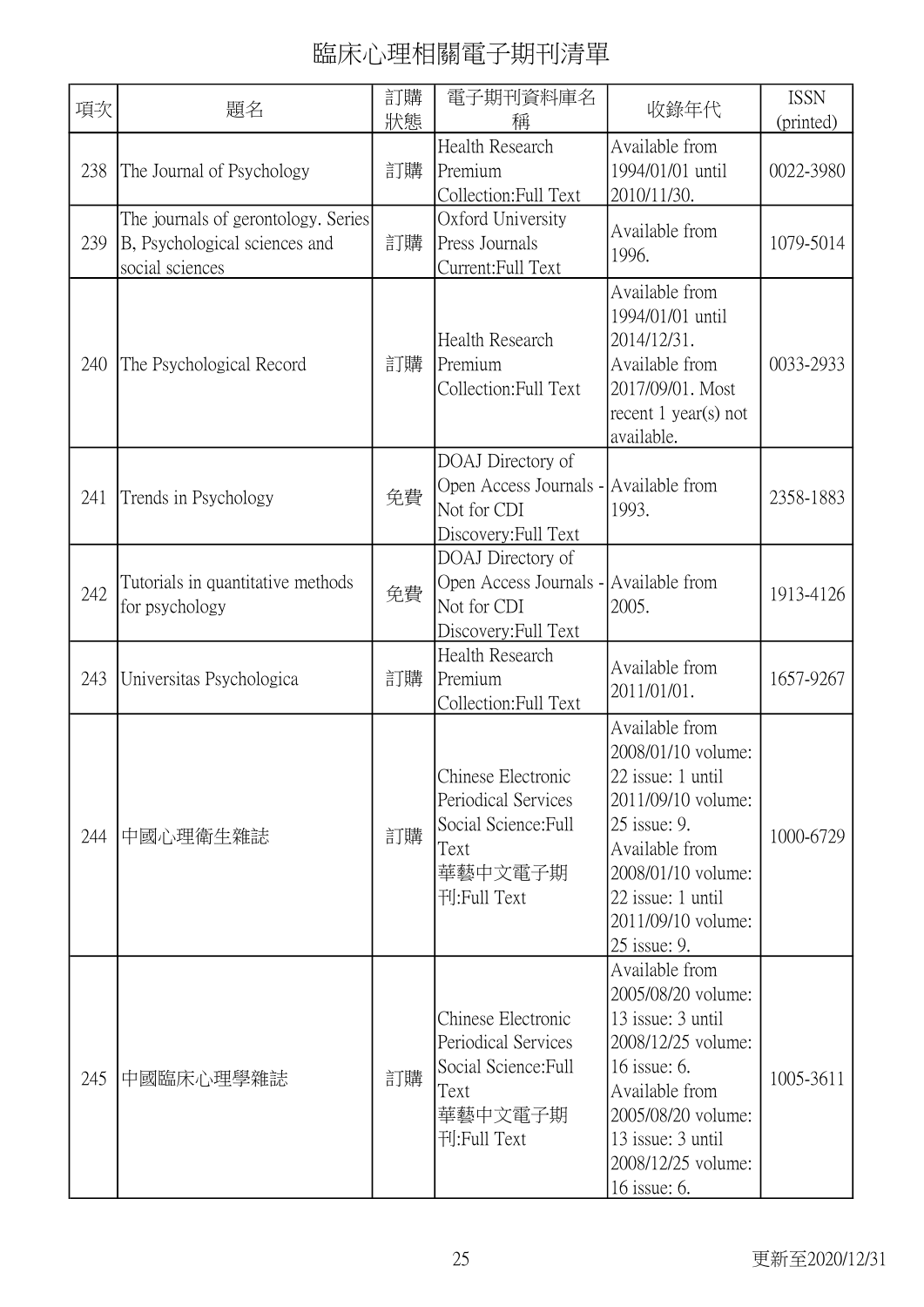| 項次  | 題名       | 訂購<br>狀態 | 電子期刊資料庫名<br>稱                                                                                             | 收錄年代                                                                                                                                                                                               | <b>ISSN</b><br>(printed) |
|-----|----------|----------|-----------------------------------------------------------------------------------------------------------|----------------------------------------------------------------------------------------------------------------------------------------------------------------------------------------------------|--------------------------|
| 246 | 中華心理衛生學刊 | 訂購       | Chinese Electronic<br>Periodical Services<br>Social Science: Full<br>Text<br>華藝中文電子期<br>刊:Full Text       | Available from<br>2003/03/01 volume:<br>16 issue: 1.<br>Available from<br>2003/03/01 volume:<br>16 issue: 1.                                                                                       | 1023-7283                |
| 247 | 中華心理學刊   | 訂購       | Chinese Electronic<br>Periodical Services<br>Social Science: Full<br>Text<br>華藝中文電子期<br>刊:Full Text       | Available from<br>2003/03/01 volume:<br>45 issue: 1.<br>Available from<br>2003/03/01 volume:<br>45 issue: 1.                                                                                       | 1013-9656                |
| 248 | 中華團體心理治療 | 訂購       | Chinese Electronic<br>Periodical Services<br>Health & Medical<br>Care:Full Text<br>華藝中文電子期<br>刊:Full Text | Available from<br>2001/12/01 volume:<br>7 issue: 4.<br>Available from<br>2001/12/01 volume:<br>7 issue: 4.                                                                                         |                          |
| 249 | 心理科學進展   | 訂購       | Chinese Electronic<br>Periodical Services<br>Social Science: Full<br>Text<br>華藝中文電子期<br>刊:Full Text       | Available from<br>2004/01/01 volume:<br>12 issue: 1 until<br>2004/07/31 volume:<br>12 issue: 4.<br>Available from<br>2004/01/01 volume:<br>12 issue: 1 until<br>2004/07/31 volume:<br>12 issue: 4. | 1671-3710                |
| 250 | 心理學探新    | 訂購       | Chinese Electronic<br>Periodical Services<br>Social Science: Full<br>Text<br>華藝中文電子期<br>刊:Full Text       | Available from<br>2008/12/01 volume:<br>28 issue: 4 until<br>2011/02/28 volume:<br>31 issue: 1.<br>Available from<br>2008/12/01 volume:<br>28 issue: 4 until<br>2011/02/28 volume:<br>31 issue: 1. | 1003-5184                |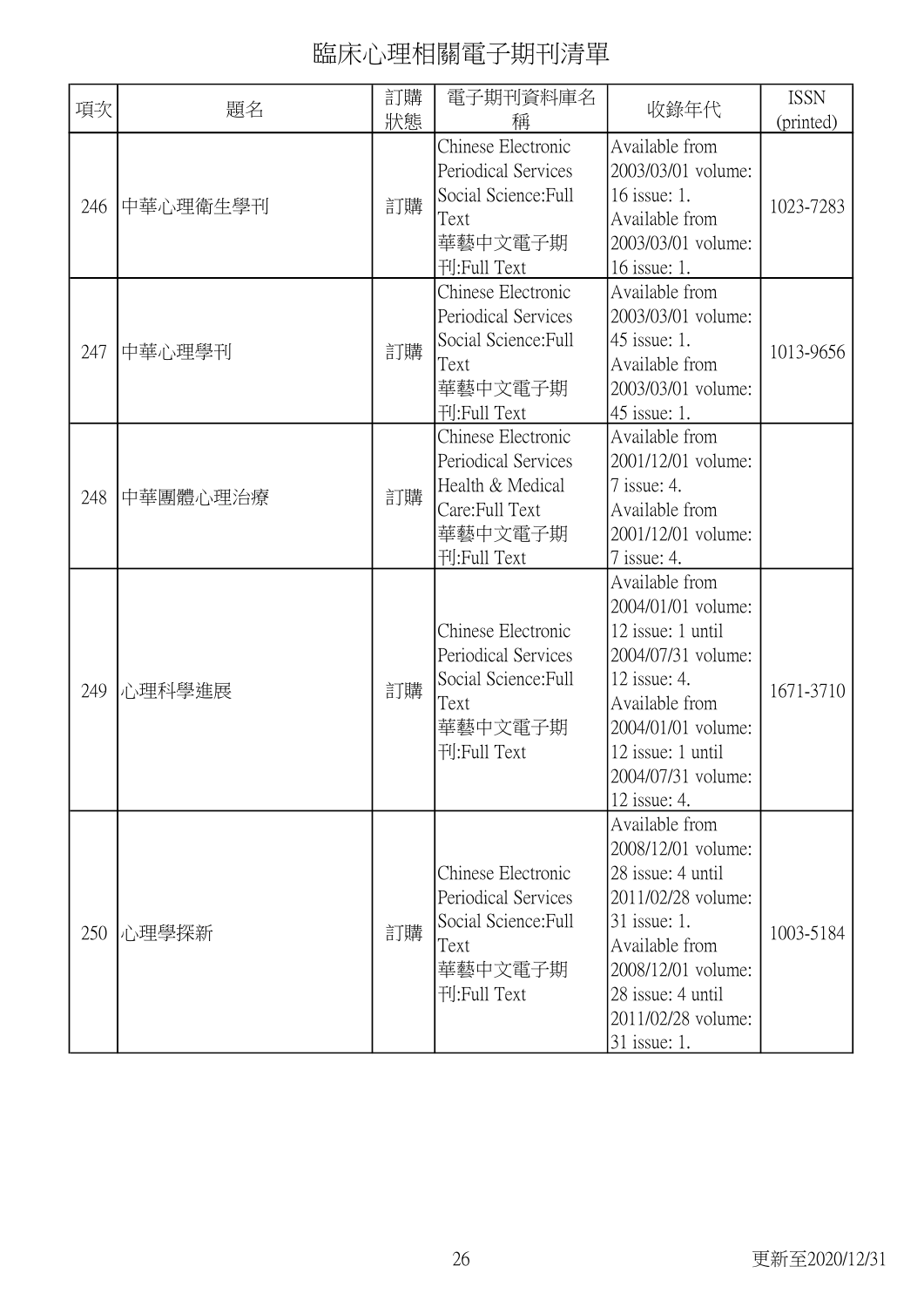| 項次  | 題名      | 訂購<br>狀態 | 電子期刊資料庫名<br>稱                                                                                             | 收錄年代                                                                                                                                                                                               | <b>ISSN</b><br>(printed) |
|-----|---------|----------|-----------------------------------------------------------------------------------------------------------|----------------------------------------------------------------------------------------------------------------------------------------------------------------------------------------------------|--------------------------|
| 251 | 本土心理學研究 | 訂購       | Chinese Electronic<br>Periodical Services<br>Social Science: Full<br>Text<br>華藝中文電子期<br>刊:Full Text       | Available from<br>1993/06/01 issue: 1<br>until 2019/12/31<br>issue: $52$ .<br>Available from<br>1993/06/01 issue: 1<br>until 2019/12/31<br>issue: $52$ .                                           | 1029-8282                |
| 252 | 教育心理學報  | 訂購       | Chinese Electronic<br>Periodical Services<br>Social Science: Full<br>Text<br>華藝中文電子期                      | Available from<br>1973/06/01 issue: 6.<br>Available from<br>1973/06/01 issue: 6.                                                                                                                   | 1011-5714                |
| 253 | 應用心理研究  | 訂購       | Chinese Electronic<br>Periodical Services<br>Social Science: Full<br>Text<br>華藝中文電子期                      | Available from<br>1999/03/01 issue: 1.<br>Available from<br>1999/03/01 issue: 1.                                                                                                                   | 1560-9251                |
| 254 | 應用心理學   | 訂購       | Chinese Electronic<br>Periodical Services<br>Social Science: Full<br>Text<br>華藝中文電子期<br>刊:Full Text       | Available from<br>2005/06/01 volume:<br>11 issue: 2 until<br>2008/12/31 volume:<br>14 issue: 4.<br>Available from<br>2005/06/01 volume:<br>11 issue: 2 until<br>2008/12/31 volume:<br>14 issue: 4. | 1006-6020                |
| 255 | 臨床心理通訊  | 訂購       | Chinese Electronic<br>Periodical Services<br>Health & Medical<br>Care:Full Text<br>華藝中文電子期<br>刊:Full Text | Available from<br>2006/02/24 issue: 32<br>until 2014/05/31<br>issue: $61$ .<br>Available from<br>2006/02/24 issue: 32<br>until 2014/05/31<br>issue: $61$ .                                         |                          |